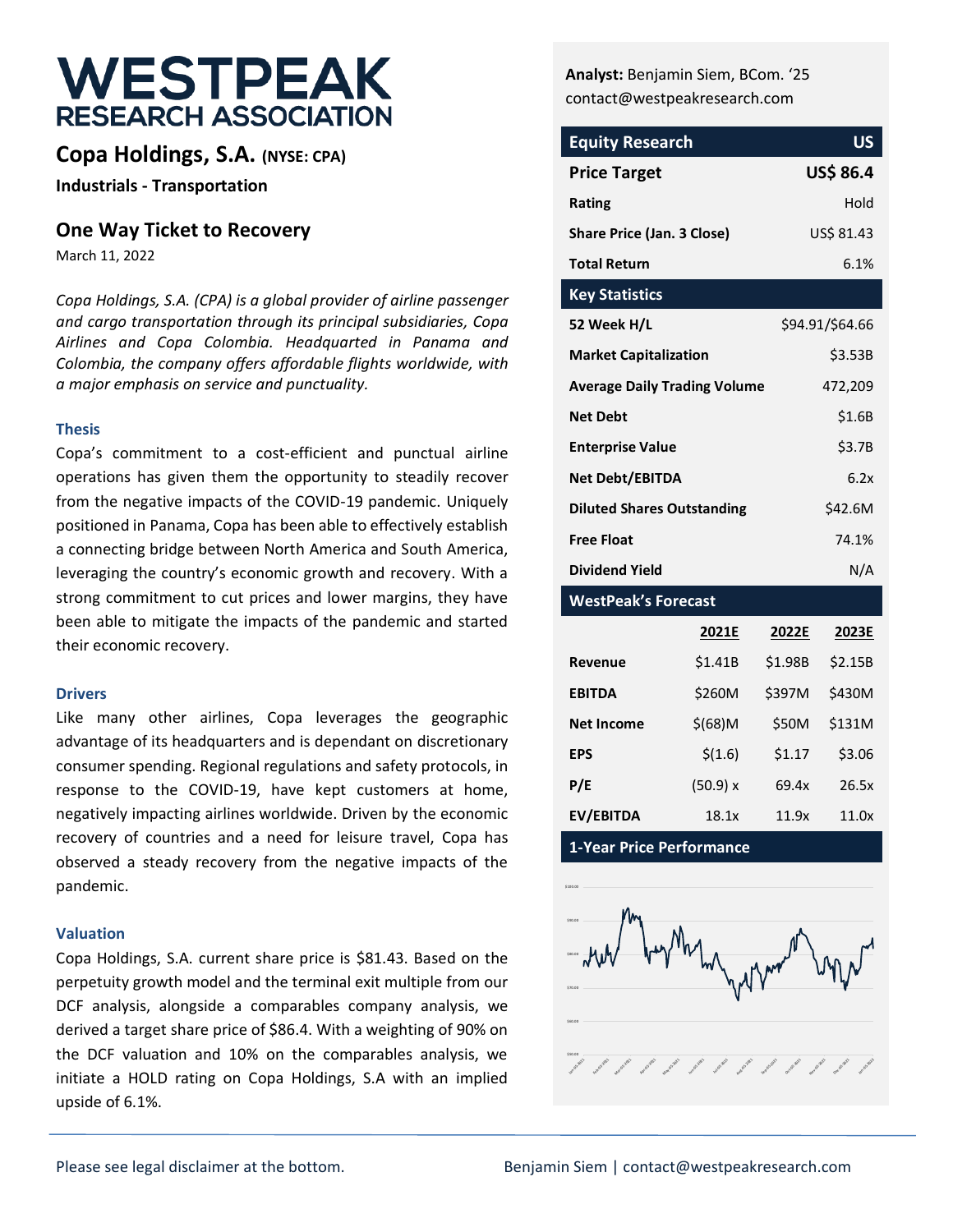

# **Business Overview/Fundamentals**

### Company Overview

Copa Holdings, S.A is Latin American provider of airline passenger and cargo transportation through its principal subsidiaries, Copa Airlines and Copa Colombia. Strategically located in Panama and Colombia, the company offers affordable flights worldwide, with a major emphasis on service and punctuality. From its Panama City hub, Copa operates flights across 56 destinations in 27 countries across the America continent, with 104 daily scheduled flights. There are two main segments of revenue: passenger transportation and cargo services, which account for 95% and 2.6% of the airline's revenue, respectively. The last 2.4% are derived from other activities. They leverage their strategic, geographical position and emphasize cost savings in their operations to maximize revenue and profits. Moreover, Copa also offers their own frequent flyer program, ConnectMiles, to loyal customers worldwide. They are known for their punctuality and completion rates. In Q3 of 2021, the airline recorded an on-time performance of 89.4% and a completion rate of 99.84%. The industry average for the top four competitors' on-time performance was of 84.1% and a completion rate of approximately 98%.





*Source: Company Website*

### The Hub of the Americas

Uniquely positioned in Panama, Copa has strategically established its *"Hub of the Americas"* in Tocumen International Airport, providing convenient connections across its principal markets in the Americas continent. They act as bridge from South America to North America with minimal disruptions due to stable weather conditions in Panama. Their strategic location also allows them to increase frequencies of flights across the continent, introduce new destination routes, and generate traffic for smaller destinations that do not generate enough demand to justify a point-to-point service. Tocumen's recent airport expansion plan gives them the opportunity to so, leveraging Panama's growing tourism and stable, dollarbased economy.

#### Cost Structure

Copa's largest cost is their operating expense (OPEX), which makes up approximately 90% of their total costs. The largest components of their OPEX are aircraft fuel, sales and distribution, wages, salaries, and other employees' expenses. Historically, fuel expenses have been Copa's most unpredictable unit cost due to changing regulations and volatile prices. In 2019, Copa's fuel expense was \$6.96 million dollars with an average price of \$2.16 dollars per gallon of jet fuel, making up 25.7% of the total operating revenue. On the other hand, sales and distribution expenses are costs associated with sales made by travel agencies. These are consistently driven by passenger revenues, indirect channel penetration, and agreed commission rates. During the last few years, Copa has reduced commission expense per available seat mile to increase sales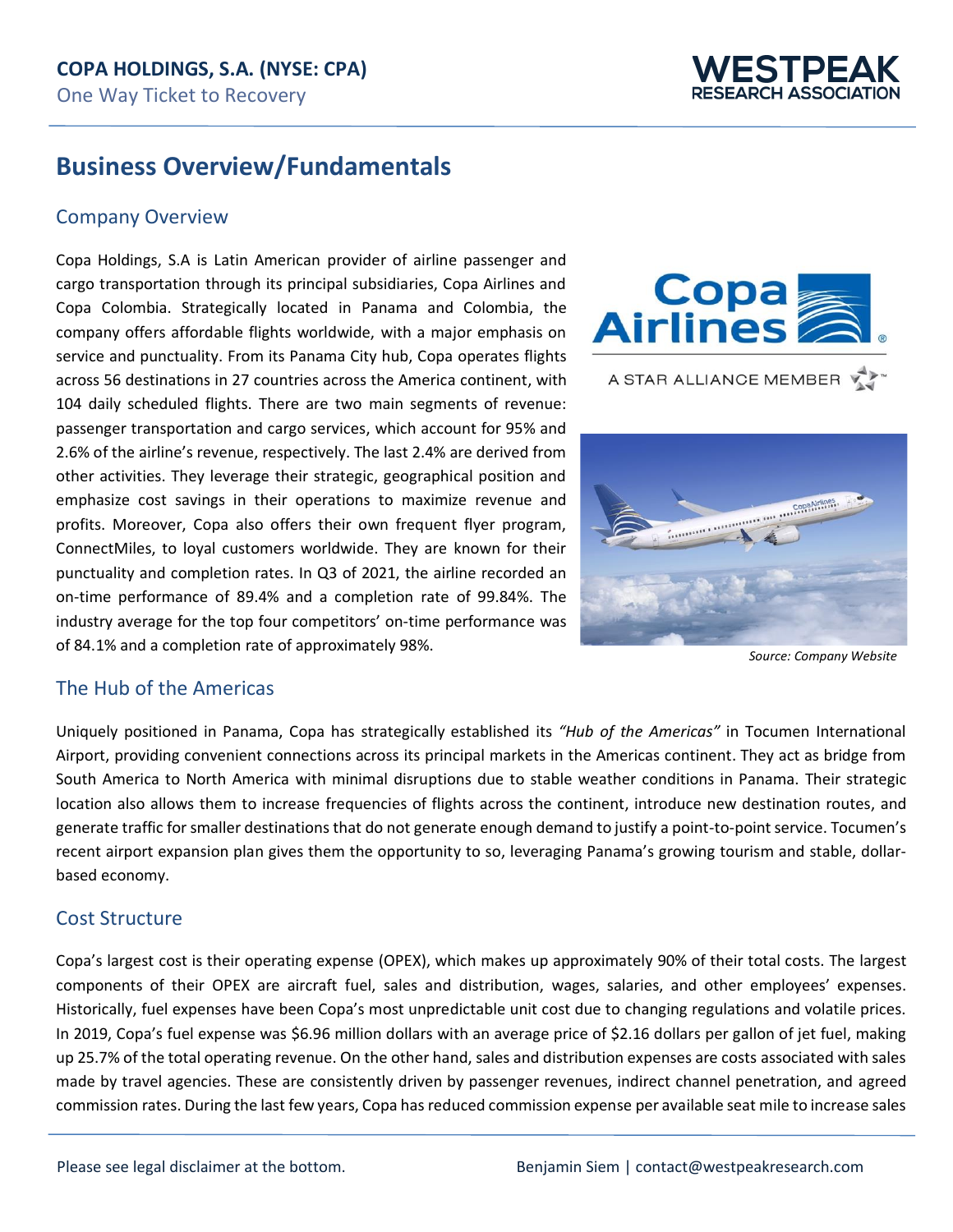

through direct channels. The firm expects passengers to continue purchasing directly from their channels as customers get more familiar with their website and mobile app. Sales and distributions make up approximately 7.8% of the operating revenue.

Wages, salaries, and other employees' expenses have historically increased at the rate of inflation and by the growth of work force, corresponding to changes in cost of living in countries where employees work. In 2019, a total of \$450.4 million was paid in salaries and benefits. In 2020, however, these expenses totaled \$256.3 million, a 43.1% decrease from the previous fiscal year. This was the result of a reduced payroll, contract suspensions, and workhour reductions due to the COVID-19 pandemic. Other smaller costs in Copa's operations include maintenance of aircrafts, airport handling charges, passenger servicing, flight operation cost, and administrative expenses. In 2019, Copa's unit costs, the cost per available seat mile (CASM), was \$9.40 dollars, compared to an average of \$16.18 dollars for the major players in the industry.

## Fleet Of Aircrafts

As of November 2021, Copa operate an operation fleet of 87 aircrafts: 68 Boeing 737-800s, 13 Boeing 737 Max 9s, and 6 Boeing 737-700s. The current Boeing aircrafts are fuel-efficient and allows Copa to maintain low operating costs by having simplified maintenance procedures, standardized training, and large capacity for passengers. Their modern fleet of aircrafts also offers business class services to better accommodate travelers looking for a more comfortable experience, at a premium price. Business class services include upgraded meal plans, special check-in desks, bonus mileage, and VIP lounges. In fact, 16 of Copa's aircrafts feature full lie-flat seats in business class seats, allowing passengers to get better sleep while travelling. Copa owns 48 of its aircrafts and leases the remaining 49 under a long-term operating lease agreement with an average remaining term of 2.5 years. Aircrafts must be returned at the end of the lease term in agreed-upon condition. During this period, Copa is responsible for maintenance, insurance, and repair.

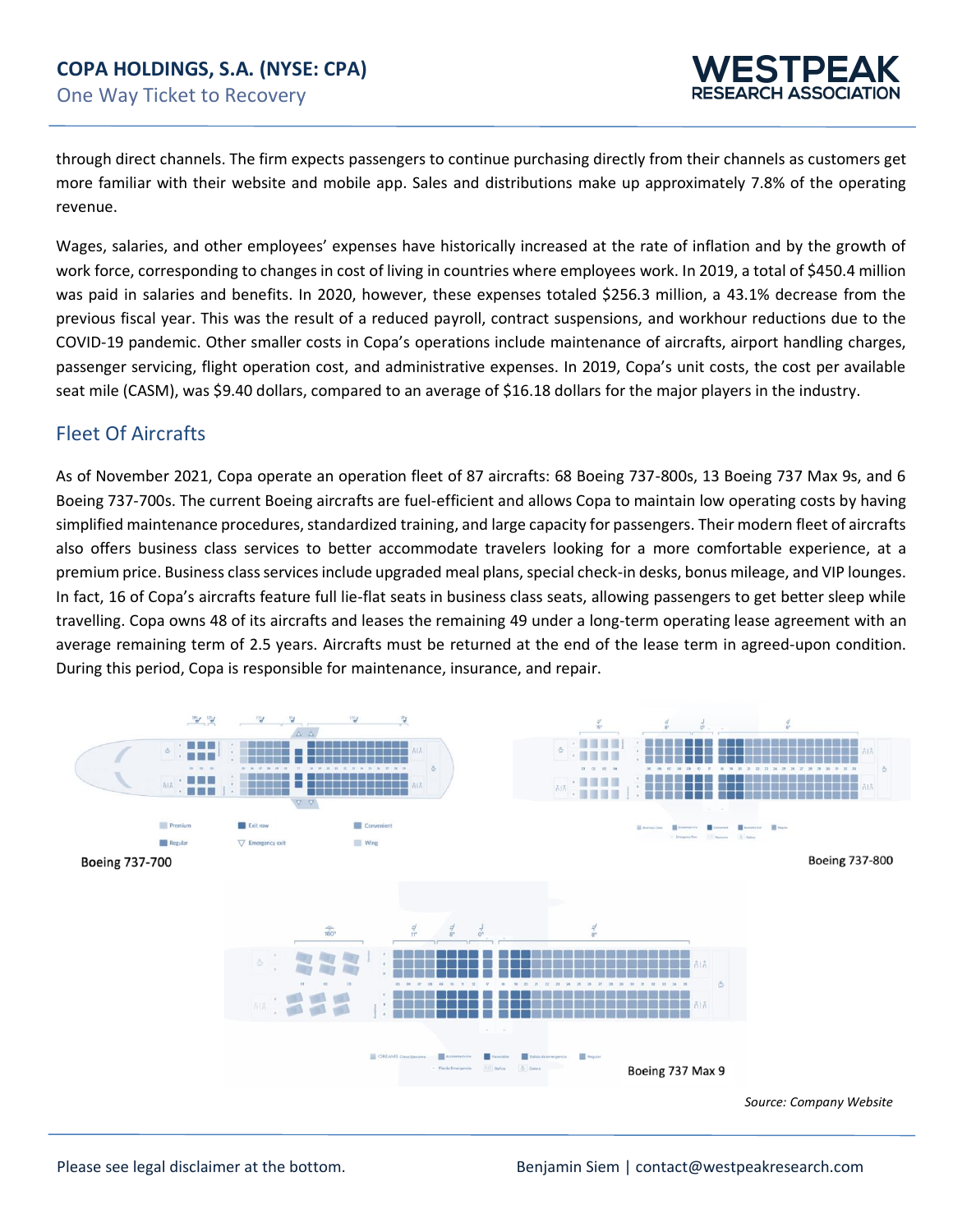# **COPA HOLDINGS, S.A. (NYSE: CPA)**

One Way Ticket to Recovery





# Company Strategy

As stated in Copa's 2020 annual report, their goal is "to grow profitably and enhance [their] position as a leader in Latin American aviation by providing a combination of superior customer service, convenient schedules, and competitive fares, while maintaining competitive costs." To achieve this goal, Copa are focusing their strategic efforts on the expansion of their operations, minimizing costs, and creating customer loyalty.

Copa's management team are optimistic about the increasing demand for air travel in Latin America and they intend to meet this demand by increasing the frequency of flights, introducing new destinations, and expanding their total number of aircrafts to leverage their geographic position, in a significant manner. In fact, the Panama City hub allows for one-stop or non-stop connecting flights in over 2,000 cities. Along with their expansion plans, Copa will seek to "reduce our cost per available seat mile without sacrificing services valued by our customers" by taking advantage of new technologies that allow for processes to be automated, reducing distribution costs, and improving efficiency in air travel.

Lastly, Copa is keen on increasing customer loyalty in the airline "by providing a combination of superior service and competitive fares." They plan to incentivize their customers to be loyal by consistently providing benefits in their ConectMiles program and continuing their punctual flight schedules.

# **Industry Analysis**

Copa Holdings, S.A. is a Latin American firm that primarily operates in the Global Airlines Industry through its main subsidiaries, Copa Airlines and Copa Colombia. The global airlines' industry includes passenger and cargo transportation, domestically and internationally. It consists of three distinct customer segments: strictly leisure, business travelers, and family visits. With leisure and family visits, passengers prioritize lower fares and quality of service, whereas business passengers place a higher emphasis on flight frequency, on-time performance, breath of network, and service enhancements (i.e., loyalty programs and airport lounges).

This industry has experienced a decline in revenue due to the rise of the COVID-19 pandemic and volatile fuel prices. People were forced to stay at home for their safety and country borders were closed, preventing further spread of the virus. In the long run, however, it is notable that the industry is projected to recover from this decline due to the decreasing travel restrictions and the economic recovery from the pandemic.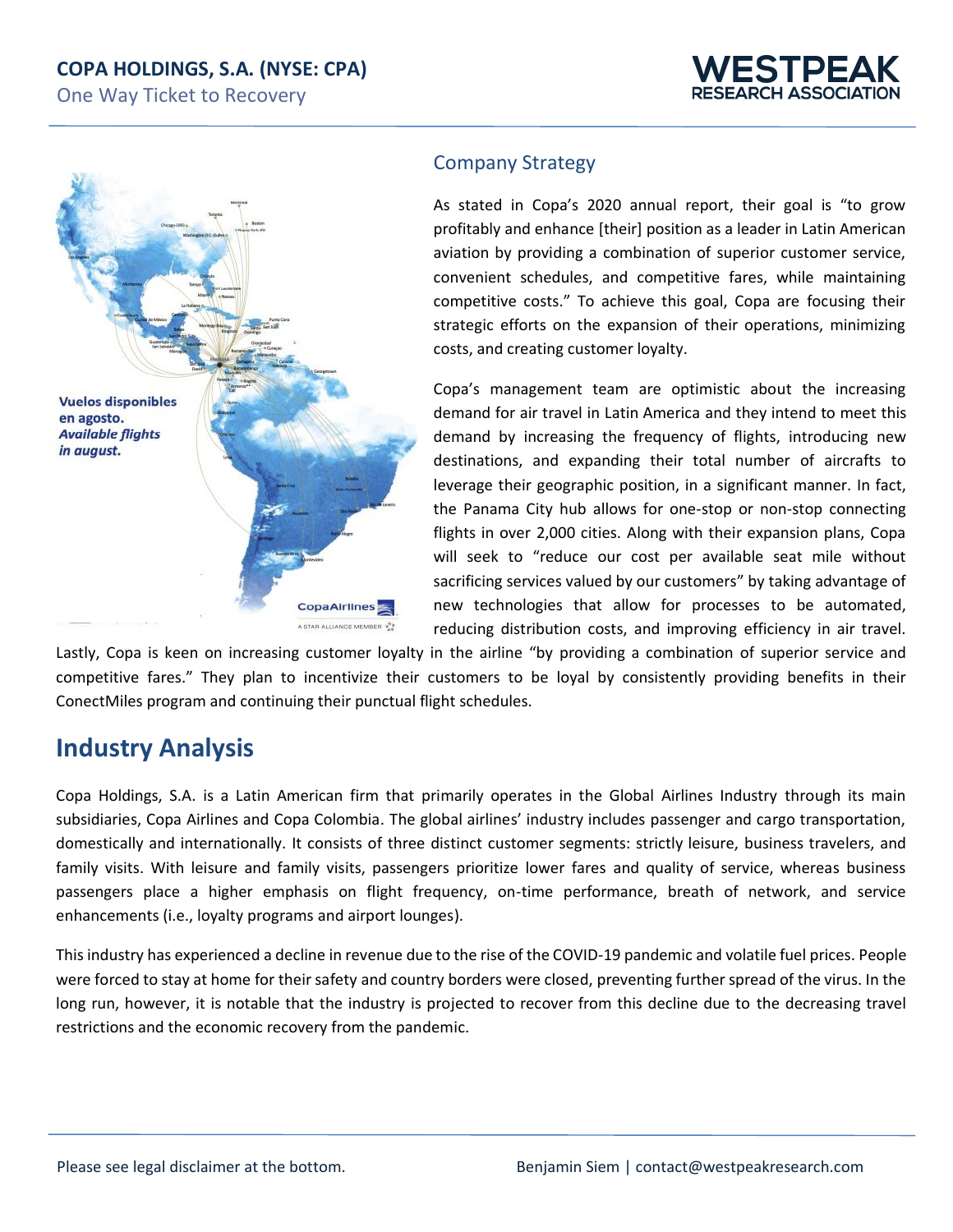## **COPA HOLDINGS, S.A. (NYSE: CPA)**

One Way Ticket to Recovery





### Passenger Experience

A passenger's flying experience highly depends on the quality of the flight and the services that come with it, which play a large role in customer loyalty and return. There is growing trend in the industry to enhance the passenger experience by incorporating on-board Wi-Fi, lie-flat beds, exclusive lounges, food services, web check-in, and COVID-safe protocols within all their flights. The flying experience is multifaceted, starting from the booking of the flight to the arrival at the airport, and ending with the service in the airplane cabinet. Due to high competition in the industry, there is a growing emphasis of on passenger experience as customers value the breadth of services and the network of destinations.

### Impacts of COVID-19

The COVID-19 pandemic has notably affected the global airlines' industry, largely decreasing the demand for travel due to the high risk of contamination associated with crowded spaces like aircrafts. The implementation of government regulations and social distancing guidelines further diminish the demand for air travel in order to reduce the widespread use of the virus and keep citizens safe. According to the International Civil Aviation Organization (ICAO), there was an overall reduction of 50% in seats offered by airlines and an approximate 372 billion dollars in passenger revenue lost in the global airline industry due strict COVID-19 regulations, worldwide.



*Source: International Civil Aviation Organization*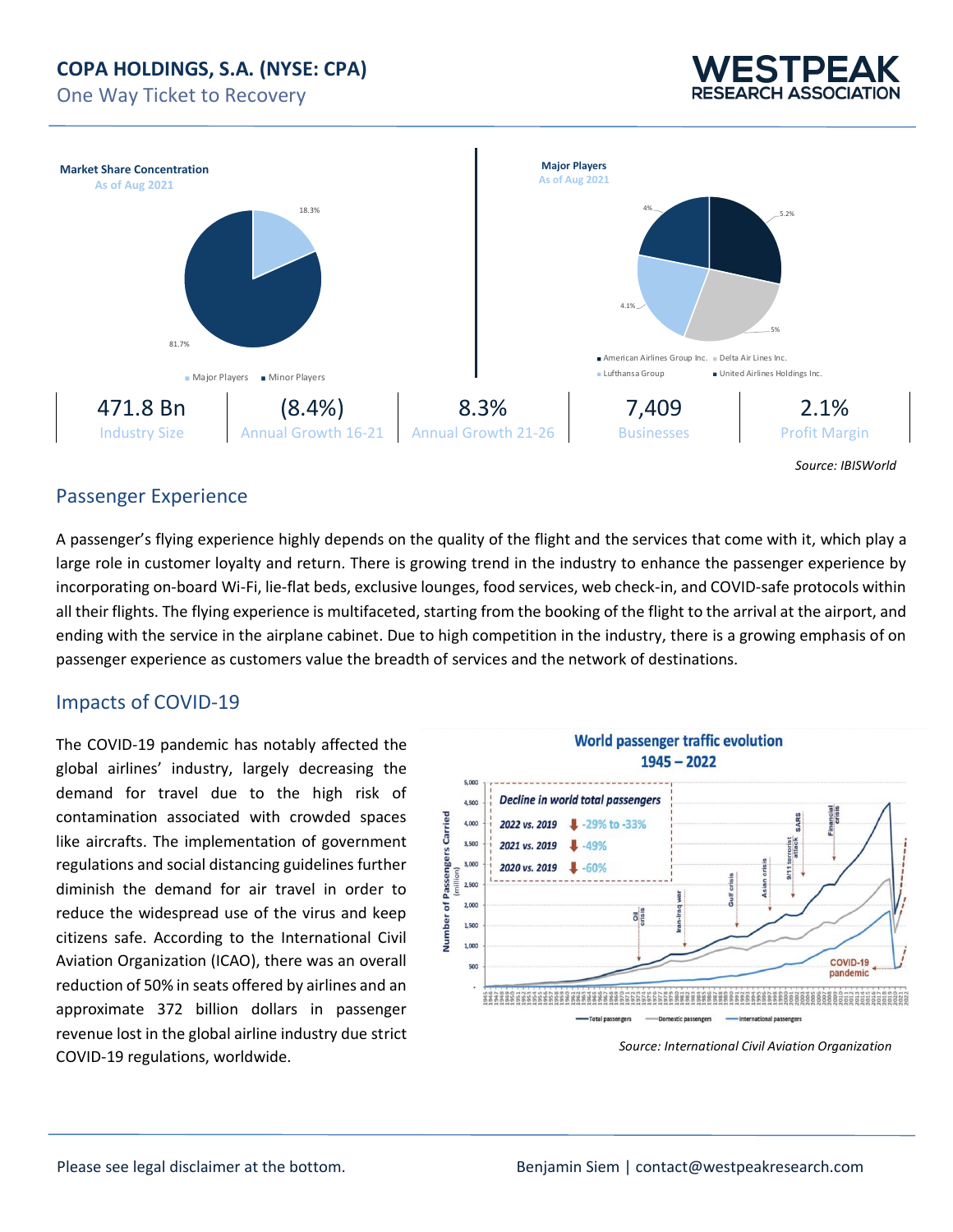

Furthermore, the ICAO observes a large decrease in World passenger traffic that surpasses any previous crisis, which decreases the total number of people in flights. A total decrease of 60% from 2019 to 2020, which negatively influences the airline industry's revenue. A significant consequence of the COVID-19 pandemic. To mitigate the impact of COVID-19, the airline industry received numerous government aid in the form of subsidies, corporate taxes, loans and more. According to Statista, the industry, received an approximate of 243 billion US dollars in government aid to help alleviate the economic scarcity of the industry. However, more than 50 commercial airlines still went bankrupt in the year of 2020, and many are at the brink of bankruptcy.



The unprecedented spread of COVID-19 has left a significant impact on the airline industry and the economies of many countries, diminishing travel expenditure from frequent customers (a key external driver of this industry). It is unclear how long it will take for these companies to recover from this period of economic scarcity, but early data forecasts a recovery window of 2-3 years if country restrictions are lifted, and vaccination rates increase. However, airlines will now have to consider the added costs of implementing biosafety protocols to minimize the spread of COVID-19 and protects its customers.

# Competitive Landscape

Market Concentration is very low. According to IBISWorld, the total market share accounted by the major players is around 18.3% of industry revenue. This means that most of the market share is attributed to a wide number of smaller firms. It is notable that the nature of the airline industry prevents any operator from gaining a large market share or dominating a certain traveling route through anti-monopoly regulations and anti-protectionist policies. Moreover, many airlines establish themselves in their home country, gaining advantage over bigger airlines and preventing the creation of economies of scale. To succeed in the global airlines industry, IBIS world has identified the following success factors, in order of importance: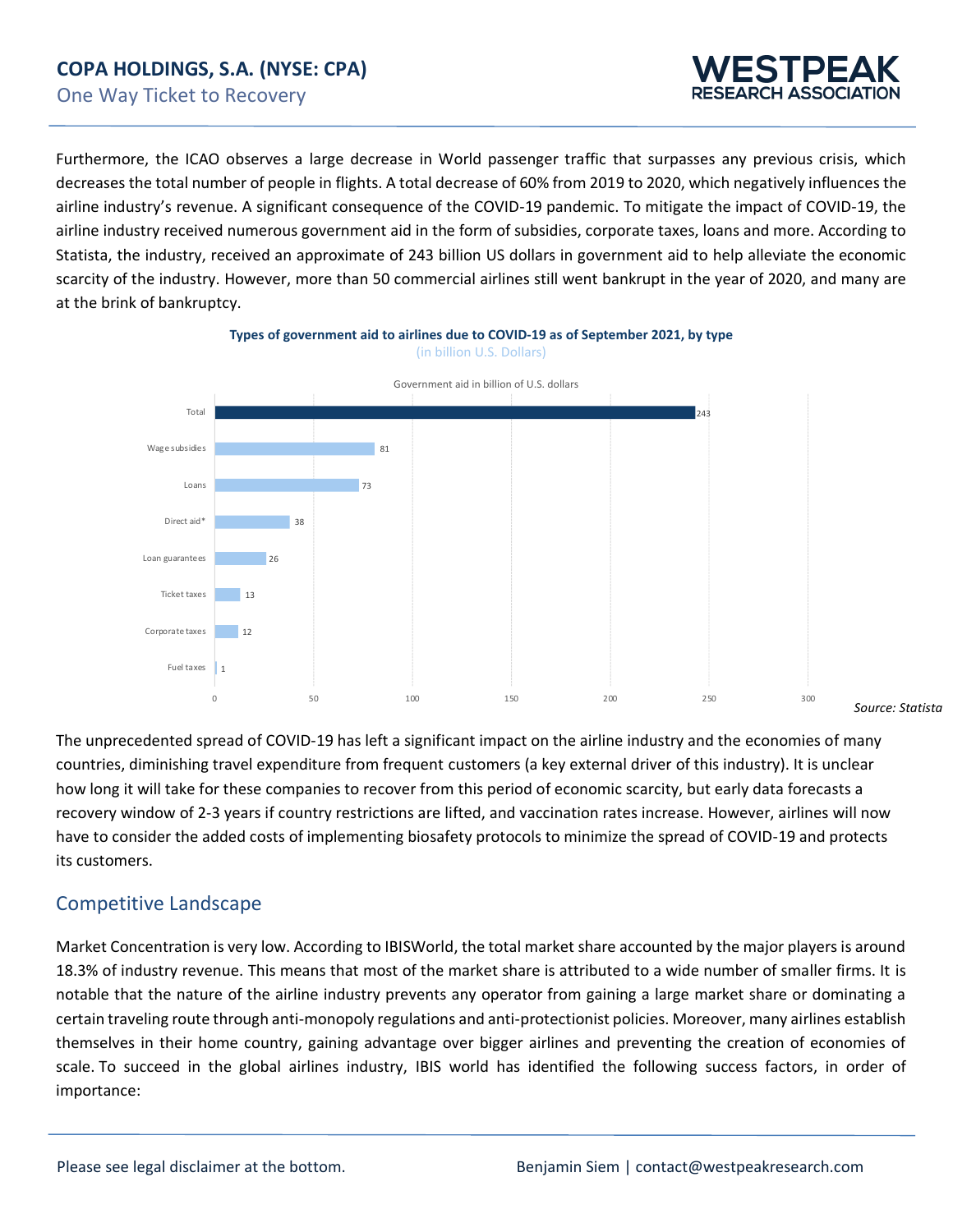One Way Ticket to Recovery



|    | <b>Success Factors</b>                      | Advantage                                                       |
|----|---------------------------------------------|-----------------------------------------------------------------|
| 1. | Prompt delivery to market                   | Fast and on-time delivery of services creates customer loyalty, |
|    |                                             | increasing brand image.                                         |
|    | 2. Effective cost controls                  | Creates a safety net in times of uncertainty and increases      |
|    |                                             | earnings.                                                       |
| З. | Ability to pass on cost increases           | The impact of high operating costs on profits are mitigated by  |
|    |                                             | transferring costs to passengers.                               |
| 4. | Well-developed internal processes           | Quick and efficient processes allow customers to access         |
|    |                                             | services provided in a timely manner.                           |
| 5. | Access to the latest available and most     | Improves operational activities and reduces costs.              |
|    | efficient technology and techniques         |                                                                 |
|    | 6. Ability to expand and curtail operations | Flexibility in operations allows profitability to be maintained |
|    | rapidly in line with market demand          | through seasonal fluctuations.                                  |
|    |                                             | Source: IRISWorld                                               |

*Source: IBISWorld*

Competition in the airline industry is high as they compete with different firms that provide the same service, in different regions of the world, as well as other modes of transportation (like trains). This saturates the market and creates high competition in the market. According to IBISWorld, the most prominent consumer preferences in this industry are guided by prices, travel time, and destinations served. Moreover, the pandemic has further increased competition and restricted airlines to operate at a smaller capacity, limiting revenue opportunities amongst participants.

## **Outlook**

By 2026, the global airline industry is expected to recover from the impacts of the COVID-19 pandemic due to increasing levels of global income per capita and declining COVID-19 travel restrictions, incentivizing air travel activity. According to IBISWorld, industry revenue is estimated to increase an annualized of 8.3% to \$702.4 billion from the current \$471.8 billion. However, the industry may be constrained by the rising prices of jet fuels. As prices of crude oil increase, costs in the industry will increase respectively. Thus, technological advancements that result in more fuel-efficient aircrafts are expected to aid said rising cost. However, this will require investment into research and development of





these technologies, diminishing overall revenue margins. Nevertheless, the industry revenue is still expected to grow over the next five years.

# Technological Change

The global airline industry is highly influenced by technological advancements in fuel efficiency, e-commerce, and aircraft designs due to its direct impact on airline operations. The development of new fuel-efficient engines has dramatically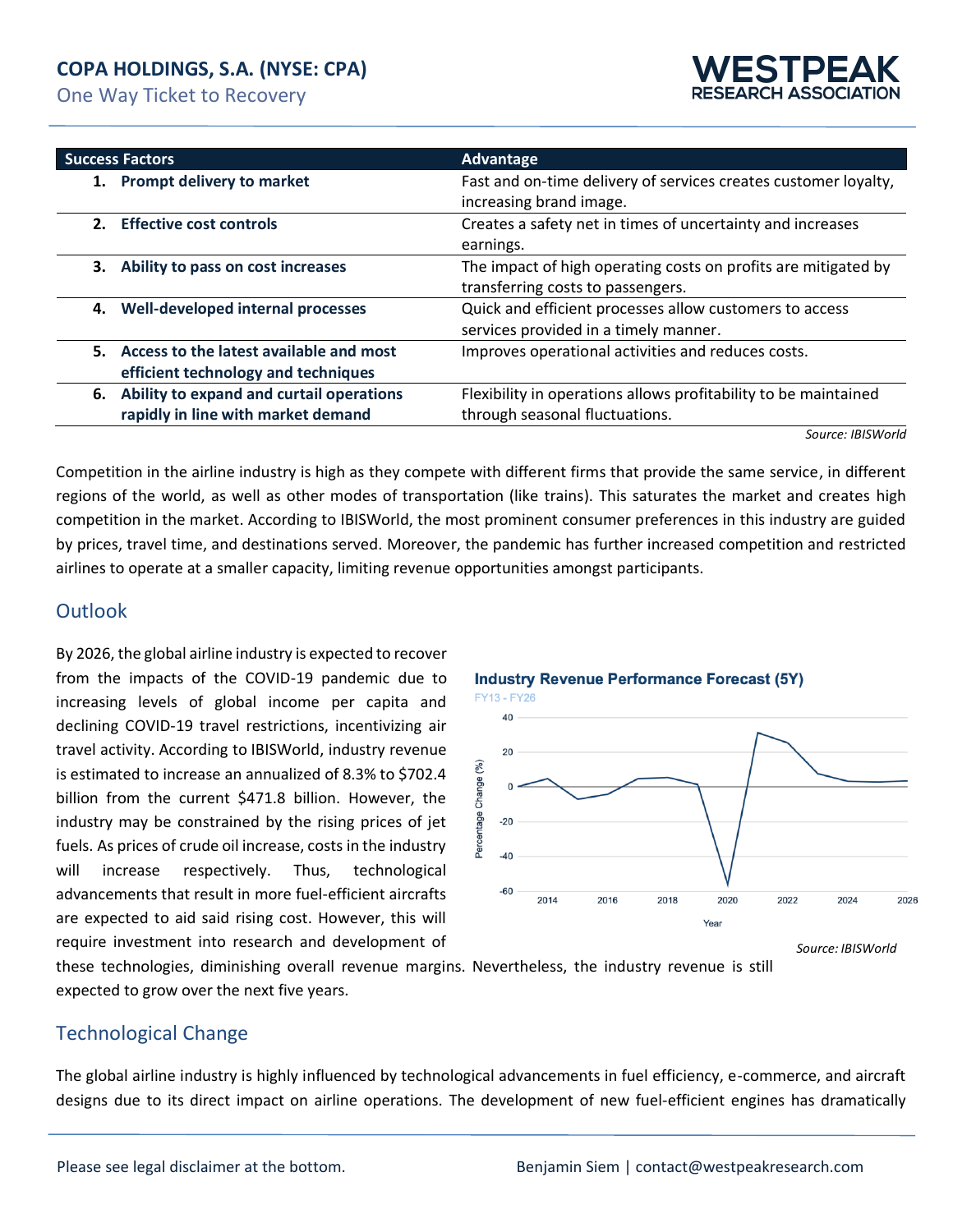

improved fuel efficiency per available ton-mile, reducing costs and increasing distance traveled by aircrafts. On average, "1% reduction in the average annual fuel burn of a Boeing B737-300 or an Airbus A320 results in 100 tonnes of fuel not burnt, US\$50,000 in cost savings to the airlines (Haacker, 2007)." This allows global airlines to save money and reduce C02 emissions exponentially by equipping their aircrafts with technologies, such as winglets, that reduce drag and optimize fuel usage, per mile traveled. Thus, it is in the airlines best interest to invest in fuel-efficient technologies to reduce costs. Furthermore, the introduction of E-commerce has improved the customer experience by facilitating the process of booking, price comparisons, and check-ins. This technology also gives airlines the opportunity to offer personalized dynamic pricing and personalized recommendations, through Big Data Analytics, allowing customers to see better deals. In fact, it is observed, by the Sabre Corporation, that dynamic pricing has the potential to increase up 10% due to the optimization of booking processes and its cost efficiency, over time.

# **Catalysts**

# Expansion of Operations

Despite COVID-19, Copa Holdings, S.A. maintained sustainable plans for the expansion of their operations. In their latest quarterly earnings report (Q3, 2021), Copa announced their agreement with Boeing to accelerate the delivery of their 12 new Boeing 737 Max 9s aircrafts, which two of them are set to be delivered in 2022 and the rest in 2023 – 2025. This allows Copa to further expand their fleet and operate in new destinations with increased frequency. As of November 2021, Copa operates a fleet of 87 aircrafts and has 54 destinations in 25 countries, across the globe. Moreover, in June 2021, Copa announced they would increase frequency of flights in and out of the United States, for major cities like Miami, New York, Orlando, Washington, and more. This would accommodate for an increase in demand for flights through the US and leverage the expansion of the Tocumen International Airport, Copa Airlines' main headquarters.

In April 2019, Tocumen Airport inaugurated their new South Terminal with 20 new gates and 4 direct-access terminals, giving airlines the opportunity to expand operations and increase capacity. Headquarted in Panama, Copa will leverage their geographical advantage and expand their fleet to further increase revenue streams, as they recover the COVID-19 pandemic. This expansion will also increase capacity of operation and expand their established Hub of the Americas.

# Easing Regulations

As more countries approach herd immunity, restrictions will begin to decrease, encouraging tourism around the world and removing numerous constraints from Copa's current operation. This will further increase passenger traffic and incentivize customers to travel, in a safe manner. In fact, Panama has recently eased international entry restrictions for vaccinated travelers and reduced curfew hours, as of September 8, 2021. This is in response to a declining number of COVID-19 infections and hospitalizations. The United States has also started to lift travel restrictions from specific countries, like China, Brazil, and South America, permitting more air travel within the region. This increases demand for Copa's North American region which makes up for approximately 30% of their revenues. As more countries lift restrictions, air travel during the pandemic will become normalized and passengers will fly more frequently, benefitting Copa's operation level and longterm profitability. The accumulated effect of diminishing restrictions has the potential to catalyze the stock performance and accelerate their recovery from the COVID-19 pandemic.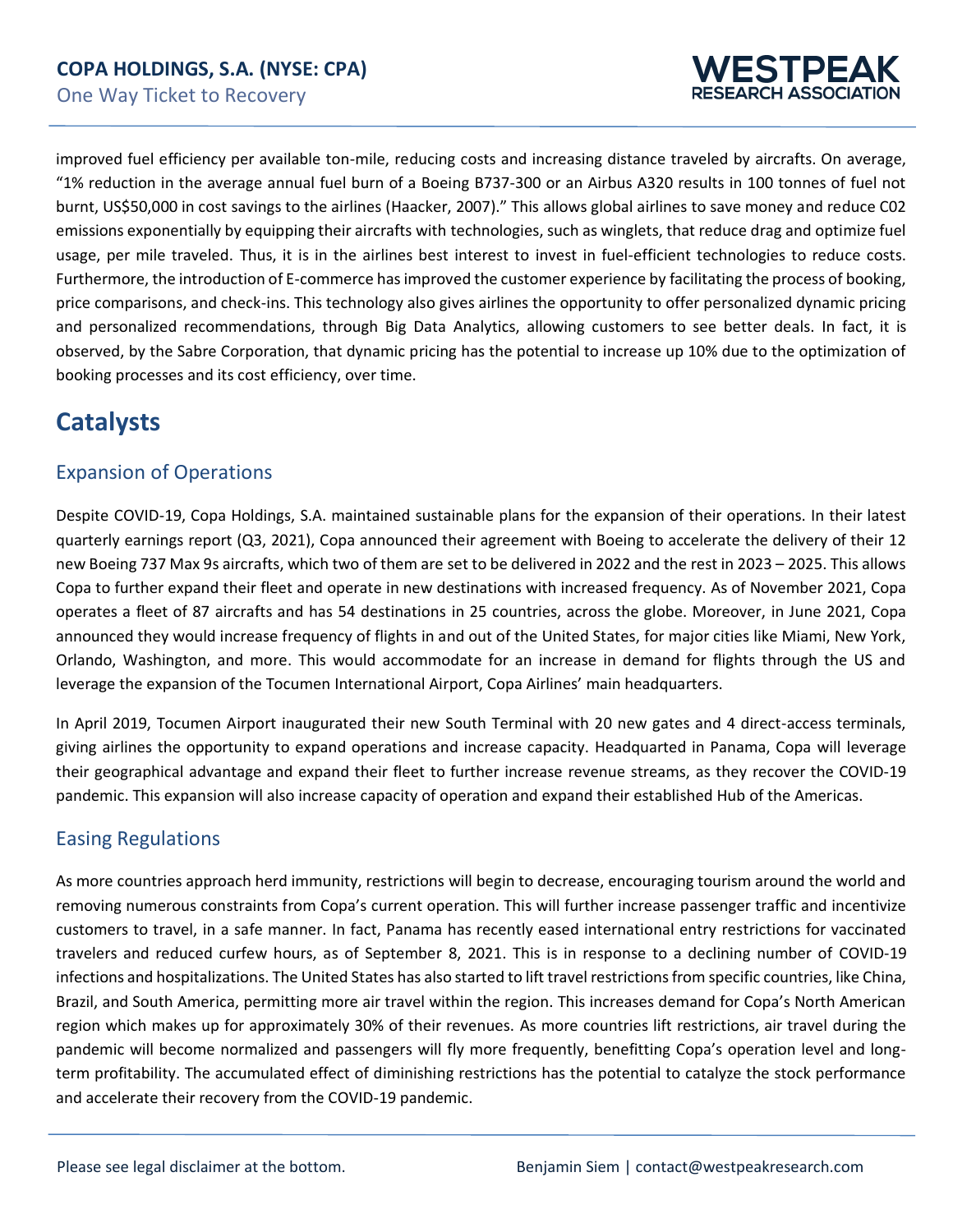# **Management Team**

# Alberto Stanley Motta – Chairman

Alberto Stanley Motta has been the chairman of Copa Holdings since it was established in 1998. During his time at Copa, Mr. Motta led a major development in Copa Airlines' network throughout Latin America, providing opportunities for economic growth in regions like Panama and Colombia. He was awarded "The Americas Society Gold Medal" award in recognition of his work with Copa Holdings and its significant impact on the socioeconomic development of the Americas region. Mr. Motta also serves as the director of Motta Internacional, Banco General, and ASSA Compañia de Seguros. He graduated from Tulane University in 1967 with a Bachelor of Business Administration.

# Pedro Heilbron – Chief Executive Officer and Director

Pedro Heilbron has been Copa's Chief Executive Officer since 1988. Under his leadership, Copa Holding's was able create a network of over 70 destinations across the globe, a fleet of more than 100 aircrafts, and millions of dollars in net profit. They have also established themselves as one of the three large air groups in Latin America. With a strong emphasis in cost efficiency and adaptability, Mr. Heilbron has maintained his position at Copa for over 30 years and was awarded "the Bravo Award" as CEO of the year by Lating Trade Magazine. He graduated from Holy Cross University in 1979 with a Bachelor of Economics.

# José Antonio Montero – Chief Financial Officer

José Montero began his career in Copa Holdings, S.A. in 1993 as Manager of Flight Operations and worked in numerous leadership positions in the company, like Director of Planning and Director of System Operations Center, before becoming Copa's Chief Financial Officer in 2013. With the help of Mr. Montero, Copa was able to efficiently allocate their capital and establish *"the Hub of the Americas"* as the most efficient travel route to travel around Latin America by offering an extensive array of affordable and punctual flights. Mr. Montero also hopes to further develop the "aviation industry's contribution to the socioeconomic development" of Latin America. He graduated from Embry-Riddle Aeronautical Univeristy with a Bachelors in Aeronautical Studies and received a Master of Business Administration from Cornell University.

# Compensation Structure

Despite the effects of the COVID-19, Copa issued a total \$8.5 milllion dollars in compensation, \$3.2 million in cash compensation to executives and \$5.3 million in the form of non-vested stocks and options awards. As part of the "Stock Incentive Plan," Copa offers restricted stock awards to their senior management and certain executive officers. These stock





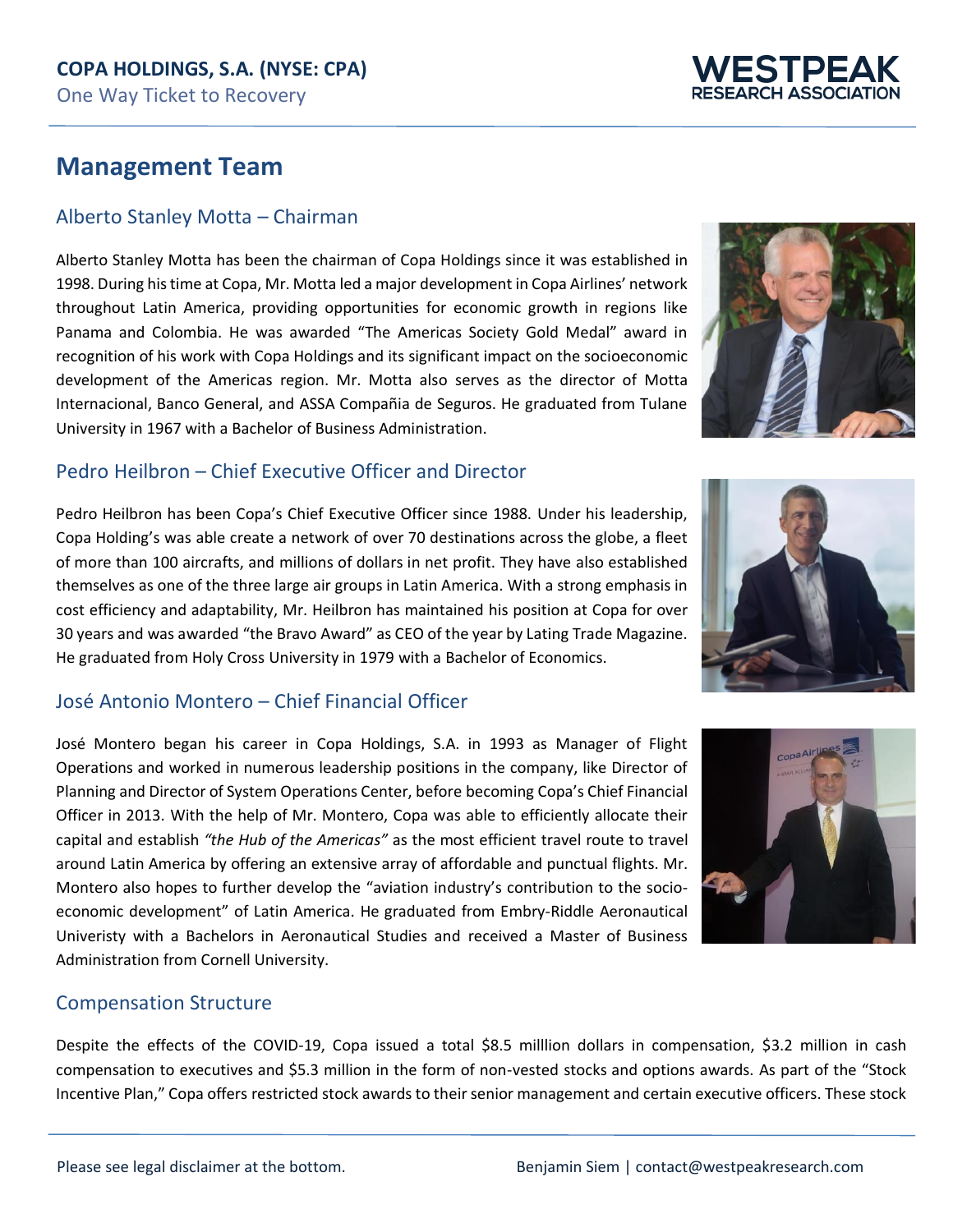

options are vested over 3 or 5 years, in yearly installments of equal to one third of the awarded stock. This means that upper management's interest is aligned with the shareholder's interest. Nevertheless, Copa Holdings, S.A. does not outline a detailed compensation plan for their top executives, in their annual report.

# **Shareholder Base, Liquidity, Market Depth**

## Shareholder Base

Copa Holdings, S.A. has 42.6 million shares outstanding of common stock with little to no insider trading. Its shareholder base is concentrated, with 10 holders occupying around 75% of the shares outstanding. The stock is mainly held by institutions who own 100% of the free float. It is notable that Corporación de Inversiones Aereas, S.A., a Panamanian corporation that specializes in the Scheduled Air Transportation Industry, owns over 25% of the free float and Baillie Gifford, an investment management firm, owns over 10% of it. We view this as positive sign, as large amounts of the CPA stock are held by numerous institutions that believe in the recovery of Copa, in the airline industry.

| <b>Shareholder</b>                           | <b>Shares Held</b> | <b>Shares Outstanding</b> | <b>Last Filing Date</b> |
|----------------------------------------------|--------------------|---------------------------|-------------------------|
| (Name)                                       | (mm)               | (% )                      | (Date)                  |
| Corporación de Inversiones Aereas,<br>S.A.   | 10.94              | 25.65                     | Dec-31-2020             |
| Baillie Gifford & Co.                        | 4.66               | 10.93                     | Sep-30-2021             |
| Sprucegrove Investment Management<br>Ltd     | 3.92               | 9.20                      | Sep-30-2021             |
| <b>FMR LLC</b>                               | 3.11               | 7.28                      | Sep-30-2021             |
| BlackRock, Inc.                              | 2.46               | 5.78                      | Sep-30-2021             |
| Capital Research and Management<br>Company   | 2.35               | 5.52                      | Sep-30-2021             |
| Fidelity International Ltd                   | 1.43               | 3.34                      | Sep-30-2021             |
| Harding Loevner LP                           | 1.32               | 3.09                      | Dec-31-2020             |
| <b>Marshall Wace LLP</b>                     | 0.99               | 2.34                      | Sep-30-2021             |
| Morgan Stanley Investment<br>Management Inc. | 0.99               | 2.33                      | Sep-30-2021             |
| <b>Institutional Ownership</b>               | 32.18              | 75.46                     | $C_{2}$                 |

#### Top Institutional Shareholders

*Source: CapIQ*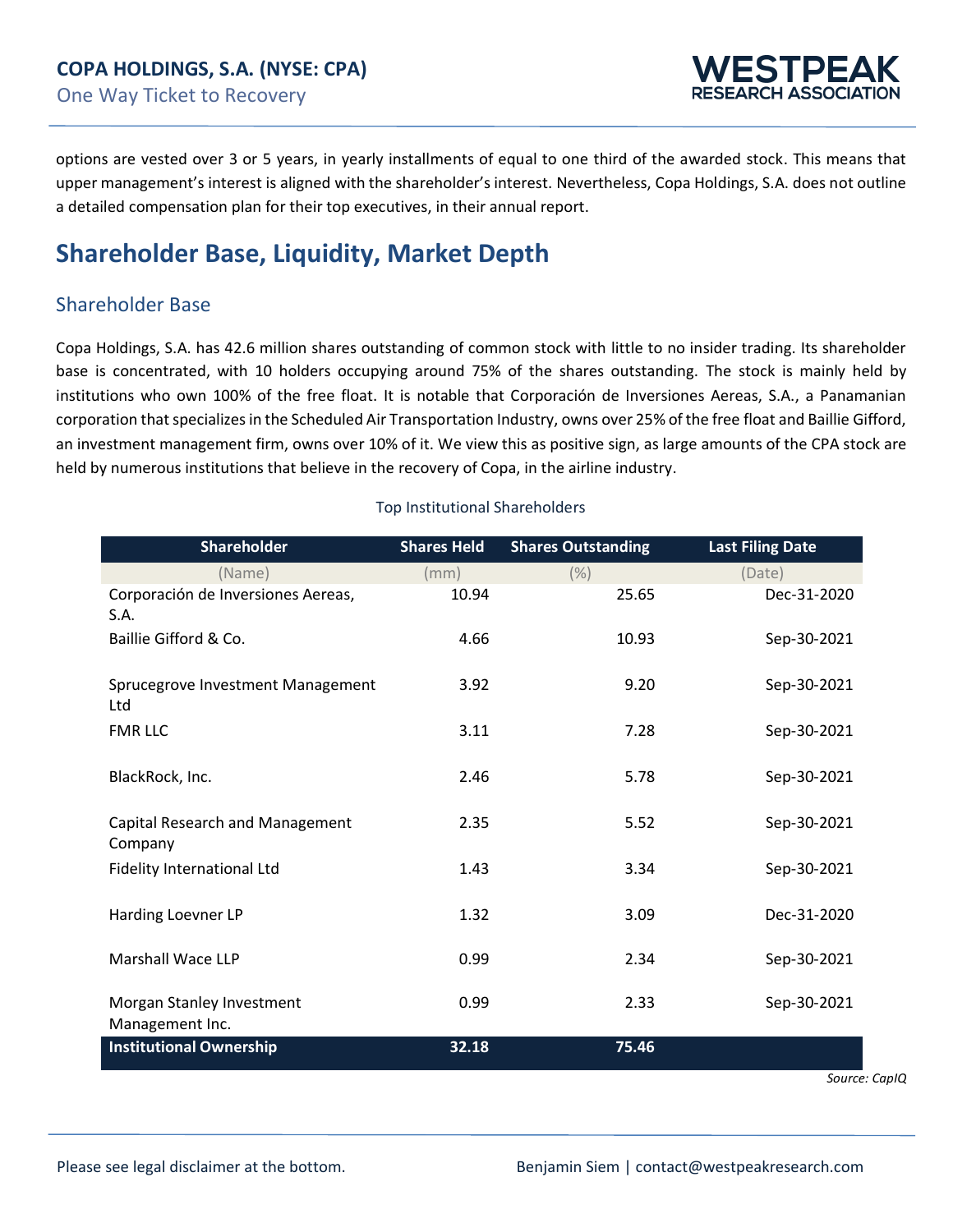

# **Liquidity**

Copa Holdings, S.A. has an average trading volume of 383,225 with an average price of \$79.24. This implies that the amount of money exchanged trading the CPA stock was around \$30.4 million, in comparison to its market capitalization of \$3.53 billion. Furthermore, a liquidity spike can be observed in the months of November and December, where Copa's third quarter results are released (Nov.17) and where the holiday season starts. This demonstrates a medium level of liquidity. However, the top 10 institutional holders own around 75% of the shares which could potentially lead to risks involving a large sell.



# 1-Year Trading Volume (NYSE:CPA)

*Source: CapIQ*

# **Environmental, Social, and Governance**

The global airline industry contributes a large amount of carbon emissions due to its dependence on fossil fuels to operate flights across the world. In fact, "Carbon emissions from the airline industry grew by 75 per cent from 1990 to 2012" and are expected to continue growing, if left unchecked (David Suzuki Foundation, n.d). As the airline industry continues to recover from the pandemic, the number of flights is increasing and consumers have become more aware of their carbon footprint, favoring airlines who actively seek to reduce and mitigate emissions through carbon-neutral initiatives. Moreover, the current increase in job resignations has placed a higher emphasis on employee satisfaction and professional development. To fully evaluate these factors, the internal governance of Copa must be evaluated and addressed due to the changes in consumer preferences and the increased importance of brand image.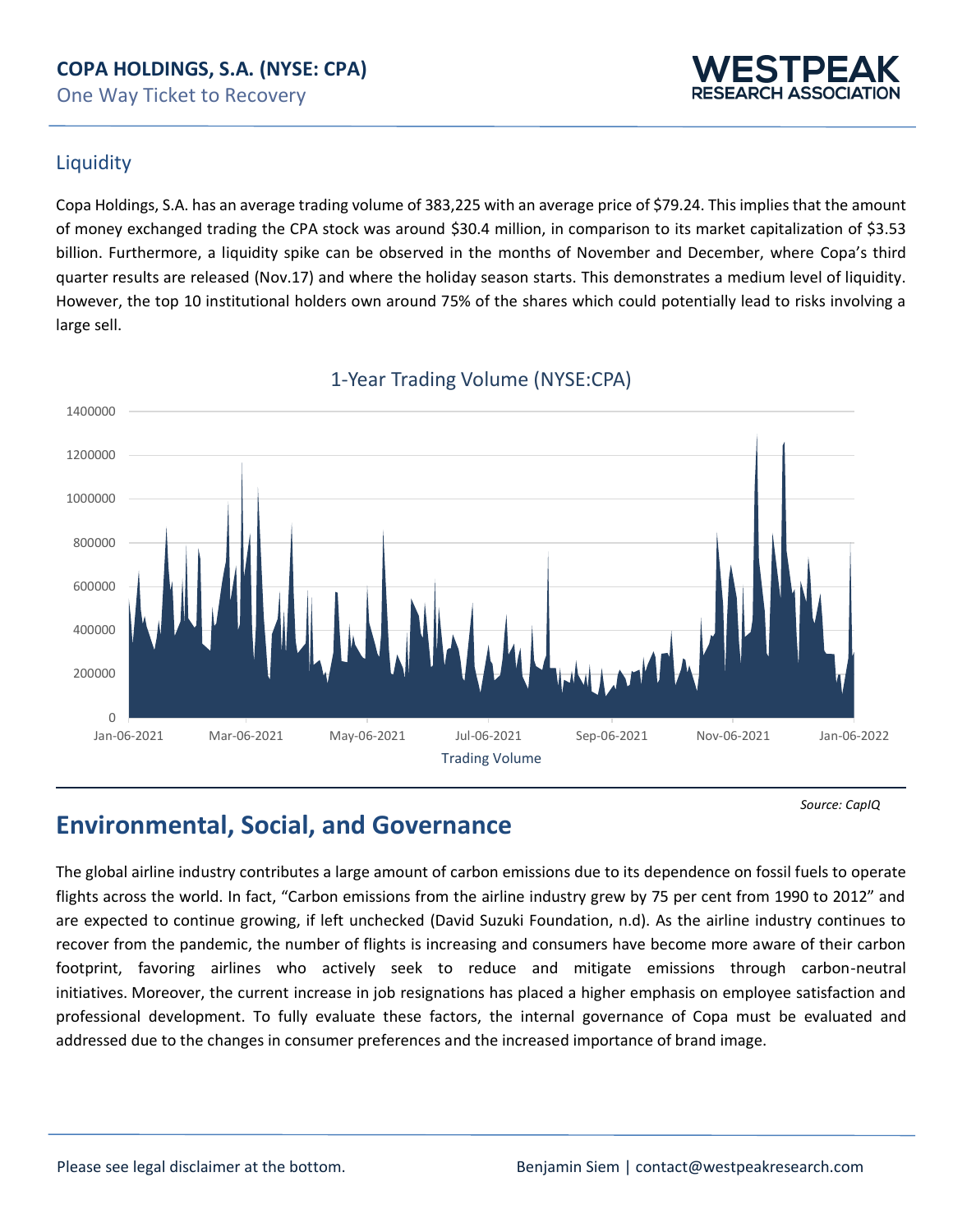

## Environmental

To address these concerns, Copa has initiated the "Greener COPA" campaign, focusing on three major areas to reduce carbon emissions: fuel efficiency, waste management, and solar energy transition. Copa continues to improve their aircrafts by installing new technologies and adjusting their flight logistics to maximize efficiency. The introduction of winglets and Split Scimitar Winglets on aircrafts reduces drag while flying, decreasing fuel burn and increasing efficiency (NASA, 2010). In Latin American aviation, Copa were pioneers in operating Boeing 737-700s and 800s with winglets, setting an example within the market. It is estimated that the addition of these technologies produce savings of 6.4% in fuel consumption per route (COPA, 2019). Furthermore, Copa has implemented a single engine taxiing procedure (SET), enforcing aircrafts to maintain only one engine running (out of 2 or 4) while waiting or "taxiing" in the runway. On average, the SET procedure reduces fuel burn by 37% (Clewlow, 2021).

#### Social

Copa recognizes education to be a key factor in social and professional development in communities. In fact, Copa has founded both the Aeronautical Technician Training Program (ATA) and the Despega Foundation to foster meaningful impact in the Panamanian community through education and service. The ATA program focuses on educating a total of 16 students every year about aeronautics, providing valuable information and experience inside the firm. In fact, many students are hired at the firm after graduation. Moreover, the ATA program "makes technical studies in aeronautics more accessible for young people who cannot afford certifications in private institutions (COPA, 2019)," which allows the firm to better prepare the future generation of aeronautical technicians.

On the other hand, the Despega Foundation "is responsible for executing Copa's volunteering, social development, environment, and donation programs (COPA, 2019)." This allows them to create meaningful impact on hard-to-reach areas through donations, school collaborations, and education seminars. Notably, the Despega Foundation also hosts their annual "viaje inolvidable" program, where they provide various children with an exclusive opportunity to fly across Panama as reward to their efforts and commitments in school. This gives them a platform to dream and fly as high as they can in their future professional career (COPA, 2019). A 26-year-old tradition at the firm. These initiatives allow Copa to create a positive community with their workers and its future stakeholders, creating a constructive brand image.

#### Governance

Copa's corporate governance structure consists of four main committees: audit, appointments, renumeration, and independent directors. These internal, regulating bodies are tasked with examining the firm, monitoring projects, and ensuring long-term growth. The audit committee consists of Roberto Artavia, José Castañeda, Josh Connor, all nonexecutive members and independent directors. They are responsible for reviewing the integrity of all financial reports and risk management systems, in compliance with all the regulations of the New York Stock Exchange and domestic regulations. The audit committee provides an external, independent view on the firm and recommends improvements, accordingly, preventing any internal bias. In the same way, the committee of independent directors advises the Board of Directors on company-specific issues. The committee consists of the same members from the audit committee which allows for an indepth discussion of the company's strategy and goals.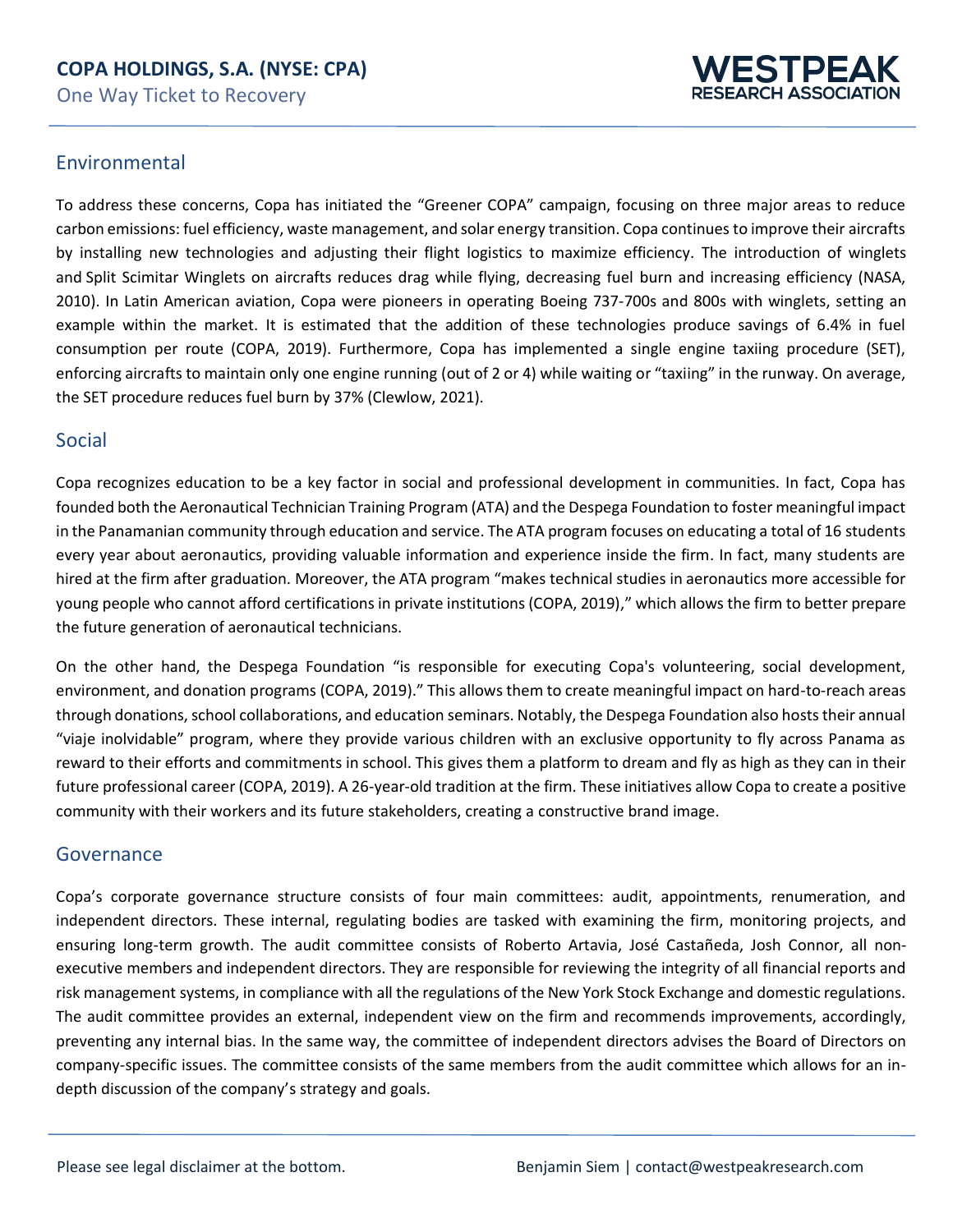

The appointment and corporate governance committee is responsible for the selection of new directors and supervising the Board of Directors, whereas the renumeration committee focuses on the selection, the evaluation of all management positions, and the compensation of workers. These two committees consist of non-executive members, who recruit the best candidates for Copa. However, within this governance structure there is a clear lack of gender diversity within the Board of Directors and its respective committees, limiting the scope of perspectives within the governance structure of Copa.

# **Valuation**

## Discounted Cash Flow Assumptions

#### Revenues

Despite the uncertainty brought by the COVID-19 pandemic, we expect Copa and the airline industry, as a whole, to recover and adapt to the COVID-19 pandemic in the following 2-3 years due to the increased vaccination rates and decreased restrictions. Therefore, Copa's revenue was projected to increase steadily over the following years and, eventually, recovering from the negative effects of the pandemic.

From 2019 to 2020, the firm's revenue experienced a sharp decline of 70.4%, losing approximately \$1.9 billion dollars in revenue due to the negative impacts of the pandemic.

FY16 - FY26 **Historic and Forecasted Revenue and EBITDA margin**



*Source: Company Filings*

Due to these macroeconomic factors, Copa, who previously earned a total revenue of \$2.7 billion dollars in FY19, earned \$801 million dollars in total revenues and negative net profit in 2020. The COVID-19 pandemic notably impacted airlines worldwide as they had to limit aircraft capacity to 50%, implement numerous biosafety protocols, and shutdown their operations for a total of 3 months, in the same fiscal year. This limited their revenue streams exponentially and increased costs, leading negative net profit. Therefore, we can observe a clear causational relationship between COVID-19 and Copa's revenues. As the pandemic conditions improve and countries ease regulations, it is expected that the company's revenue stream recovers from the fiscal year of 2020. Moreover, we project a revenue increase of 75.7% and a total revenue of \$1.4 billion dollars in the FY21. After the FY21, we also project that Copa Holdings, S.A. will steadily recover from the negative effects of COVID-19 and regain a similar or larger revenue output, with a stable EBITDA margin of 20%, over the next 5 years.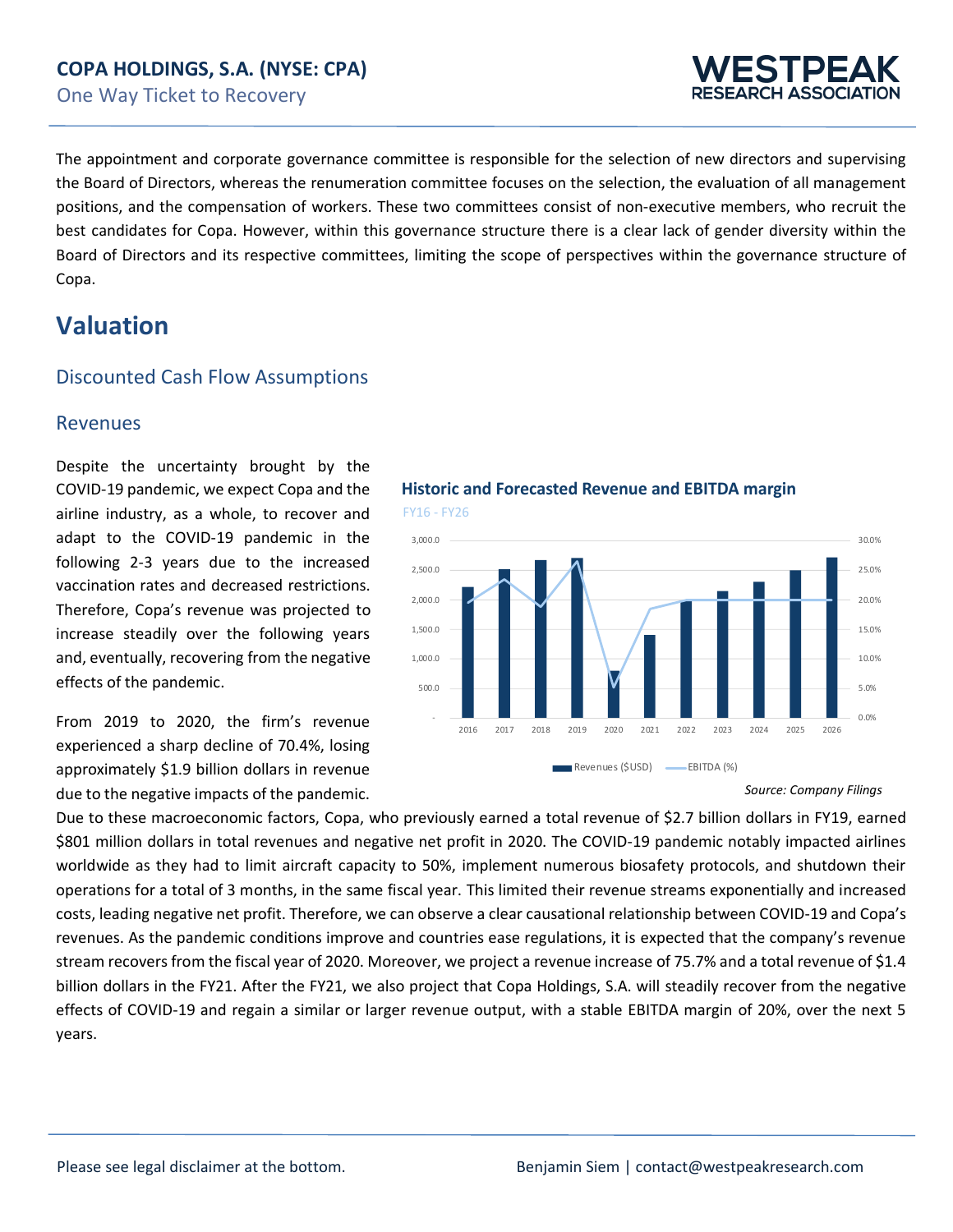# **COPA HOLDINGS, S.A. (NYSE: CPA)**

One Way Ticket to Recovery



### **Costs**

As an airline company, Copa's main variable cost is derived from its operational expenditures (OPEX) and selling, general and administrative expenses(SG&A). These include fuel costs, wages, salaries, maintenance, airport facilities, flight operations, and passenger servicing. Historically, Copa's OPEX has ranged from 69% -78% of their total revenue since 2016, while SG&A has ranged from 3.8% - 5% of their total revenues. In the fiscal year of 2020, however, there was a sudden increase in costs as a result of the COVID-19 pandemic and a significant decrease



#### **Historic and Forecasted OPEX and SG&A as % of Revenue**

in revenues, causing the OPEX and SG&A to peak at 85.8% and 9%, respectively. This is linked to the large increase of regulations and new biosafety protocols that limit capacity and extend operation costs. Nevertheless, we project a slow decrease back to their average range in the following fiscal year of 2021 as COVID-19 procedures are executed more efficiently and revenues recover, in a steady manner.

# Effective Tax Rate

Due to the COVID-19, Copa received government aid from the Panamanian government and had no effective tax rate for the fiscal year of 2020. The annual reports indicate no future reinstitution of tax rate for the time being, which is reflected in our financial model. Nevertheless, we observed Copa's historic effective tax rate to be around 15.8%.

# Weighted Average Cost of Capital (WACC)

We calculated a WACC of 13% for Copa Holdings, S.A. using data provided by Bloomberg. Our cost of equity was calculated to be 17.8%, derived from a risk-free rate of 1.5%, an expected market return of 10%, and a beta of 1.92. The cost of debt, on the other hand, was calculated to be 1.9% with no effective tax rate due to government aid, a pre-tax cost of debt of 1.4%, and an adjustment factor of 1.38. Therefore, leading up to a WACC of 13%.

# Dividend Policy

Due to the challenges presented by the COVID-19 pandemic, Copa's board members have decided to suspend dividend payments on April 26, 2020, in order "to fund future growth and meet future liquidity needs." At the present moment, Copa has not announced any plans to restore the payments of dividends. As stated in their 2020 annual report, "the Board of Directors may change the level of dividends provided for in this dividend policy or entirely discontinue the payment of dividends." The last dividend payment issued was valued at \$80 cents per share.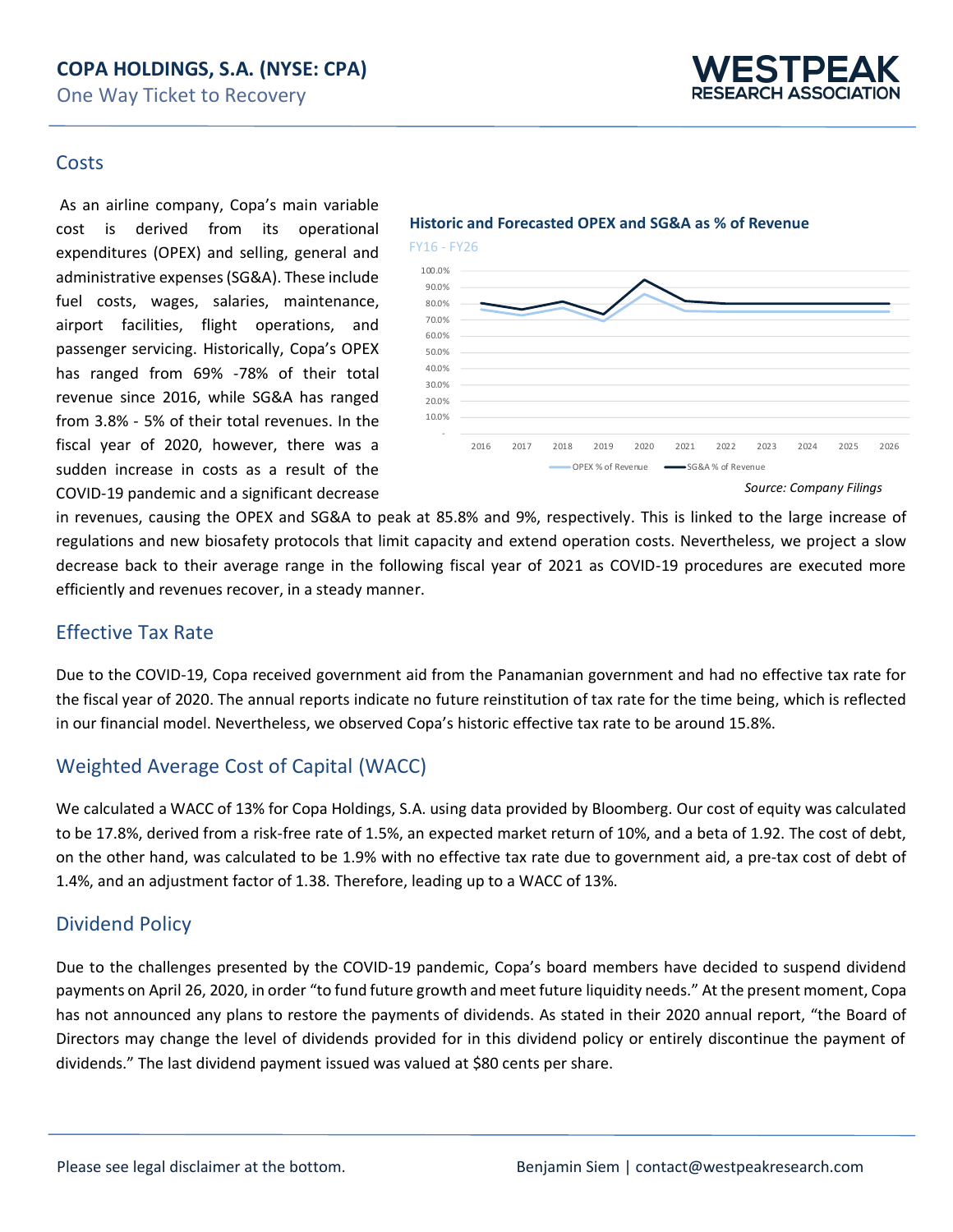

# Perpetuity Growth Rate

The perpetuity growth rate used for the DCF valuation is 3% to account for rising inflation rates.

# Comparables Company Analysis

For the comparables company analysis, a set of 4 airlines with similar market capitalization and business structures. They all operate in the global airlines industry, but they specialize in different regions of the world and were affected by the COVID-19 pandemic differently. The market capitalization ranged from \$2 billion - \$3.5 billion dollars.

#### **1. Frontier Airlines Holding, Inc (NASDAQ: ULCC)**

Headquarted in Denver, Colorado, Frontier Airlines Holding, Inc offers low-fare air transportation across 110 airports in the United States and 31 international destinations. Frontier Airlines operates a fleet of 104 Airbus single-aisle aircrafts with a *market capitalization of \$2.9 billion dollars*.

#### **2. Spirit Airlines Inc. (NYSE: SAVE)**

Formerly known as Clippert Trucking Company, Spirit Airlines provides passenger transportation to a total of 78 destinations in 16 countries, across the globe. Spirit Airlines is known mainly through its online website, spirit.com, where passengers can book flights in fast and efficient manner. They have a *market capitalization of \$2.4 billion dollars*, operate 157 Airbus single-aisle aircrafts, and are headquarted in Miramar, Florida.

#### **3. Allegiant Travel Company (NASDAQ: ALGT)**

Allegiant Travel Company is an American airline that offers low-cost and nonstop flights to underserved and leisure destination across the United States. With a *market capitalization of \$3.2 billion dollars*, Allegiant operates a fleet of 97 Airbus A320 series aircraft. It is headquarted in Las Vegas, Nevada and they offer many hotel services with their airline tickets to attract more customers.

#### **4. SkyWest, Inc. (NASDAQ: SKYW)**

SkyWest, Inc is a regional airline in the United States, offering approximately 1,700 daily flights all throughout North America. In terms of fleet size, number of passengers, and destinations offered, SkyWest is considered one of the largest regional airlines in the US. They operate a fleet of more than 600 aircrafts and have a *market capitalization of \$2 billlion dollars. Source: CapIQ*

## Weighted Price Target

Our target price for Copa Holdings, S.A. is \$86.42 derived from our perpetuity growth rate method and EV/EBITDA exit multiple from our DCF valuation and the P/E and EV/EBITDA from the comparables company analysis. Due to the volatility of COVID-19's impact on the different airline companies, we placed a higher weighting on the DCF valuation. It is evident that airlines were impacted differently by COVID-19, in accordance with their geographical position. For example, Spirit Airlines has an expected EV/EBITDA multiple of 62.0x, for the fiscal year of 2021, while SkyWest has a projected multiple of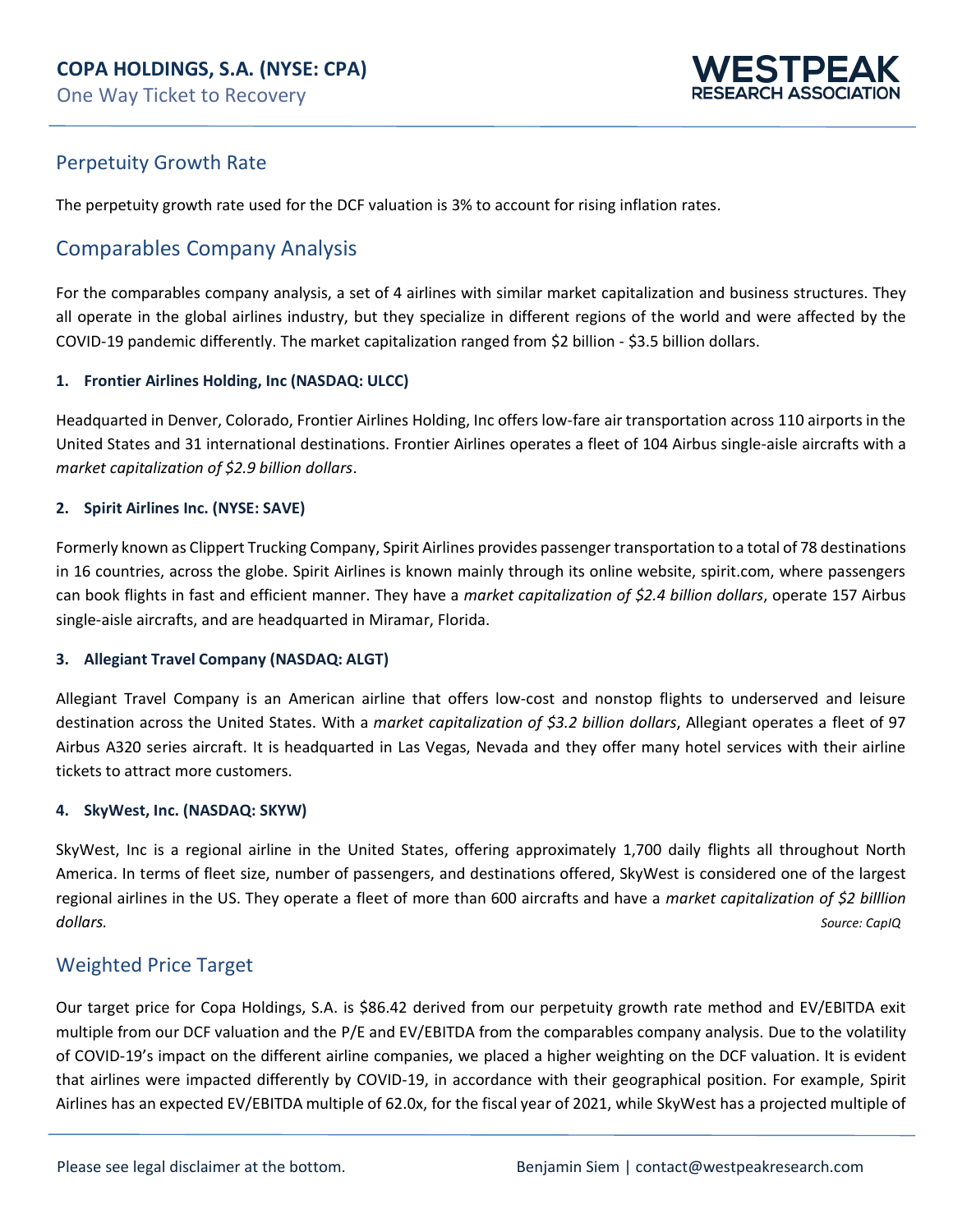

5.7x. Moreover, Frontier is expected to have a P/E multiple of (9.3) x, while Allegiant has a projected multiple of 95.3x. From the comparables analysis, we can observe that every company was affected differently by the pandemic. Therefore, we work under the assumption that the comparables company analysis is unreliable due to the uncertainty of the industry and we place more weighting on the DCF valuation.

We decided to place a 90% weighting on the DCF valuation, distributing 45% to both the perpetuity growth method and the exit multiple method. The comparables company analysis, therefore, receives the remaining 10% of the weighting, with both the P/E and EV/EITDA multiples receiving 5% each. This reflects the company's strong reliance on its intrinsic value and indicates its steady recovery through the pandemic, in the following fiscal years. With the uncertain macroeconomic factors and regulations, we believe the DCF valuation is more reliable and appropriate to depicts the true value of the company. Therefore, we decided to weigh 90% on the DCF and 10% on the comparables analysis.

# **Recommendation**

## Hold

We believe that the company is currently well positioned to steadily recover from the negative effects of the COVID-19 pandemic. This is attributed to their unique geographical position in the Americas continent and their consistent efforts to cut operational costs. With its establishment in the Latin-American market, we believe Copa has potential for growth in the future once this pandemic is mitigated. However, the market is not undervaluing Copa Holdings, S.A. at the present moment. Based on our Discounted Cash Flow model and Comparables Company Analysis, we derived a share price of \$86.4. We initiate a **Hold** rating on the Copa Holdings, S.A. with an upside of 6.1% and a potential for growth once the company fully recovers from the impacts of COVID-19.

The current, external factors prevent Copa's price to be higher due their perpetual effect on their operations. The uncertainty of the pandemic and the market is too volatile to predict any future changes. If the pandemic is mitigated completely and herd immunity is achieved, there is an opportunity for the stock price to increase and become a buy rating. However, if the pandemic is exacerbated with a new variant, Copa's stock price will deteriorate and become a sell rating. Copa is very well-positioned to recover from the pandemic and increase profitability levels in the following years, but their operations is highly dependent on international regulations and travel restrictions. The everchanging policies around the COVID-19 are still very uncertain. Therefore, the best, available approach is to initiate a HOLD rating and observe the development of the COVID-19 pandemic.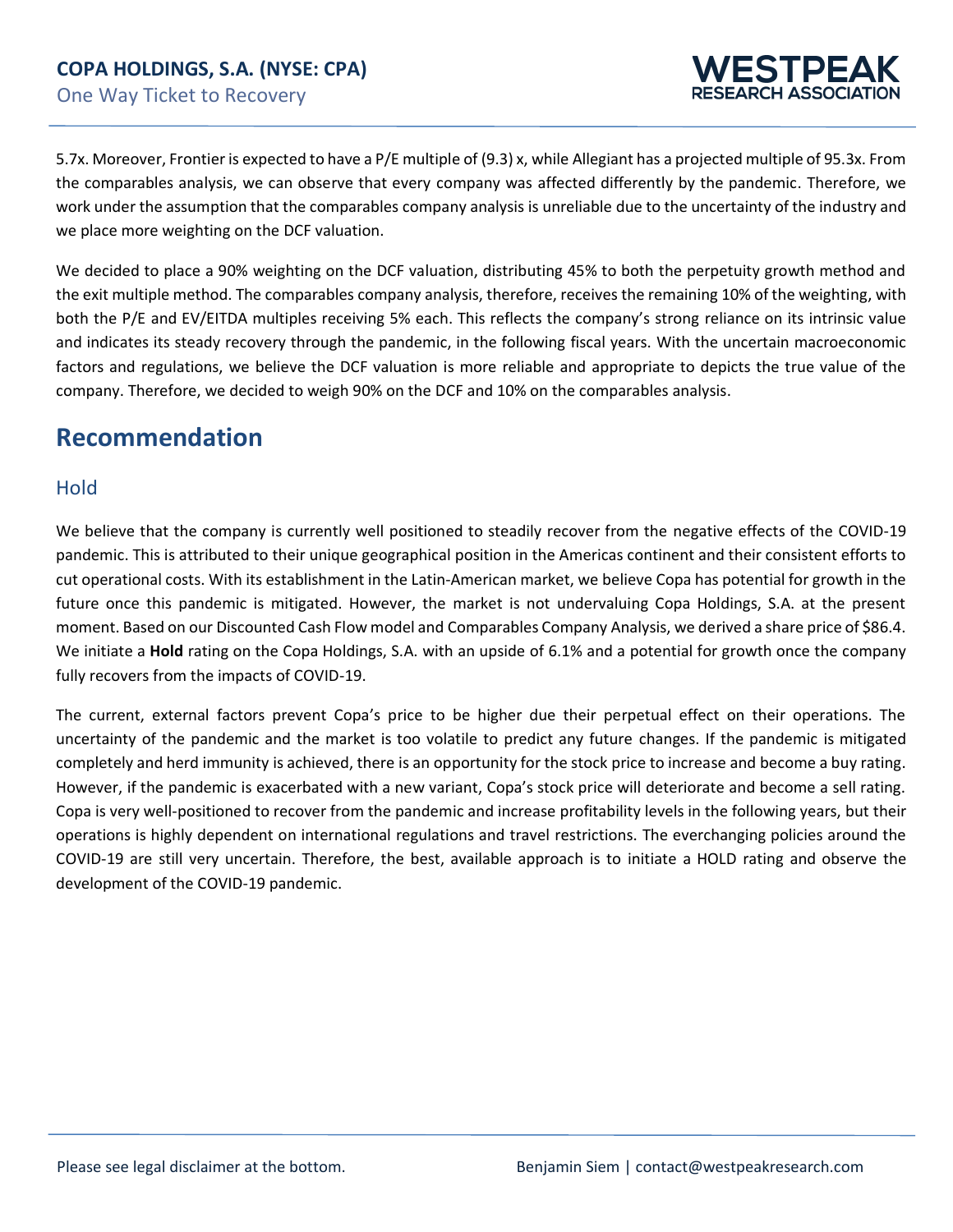

# **Risks**

# Prolonged Effects of COVID-19

The current trend for the global airline industry indicates a rapid increase in revenues for businesses as a response to the economic recovery associated with the pandemic. As restrictions ease and countries open their borders, citizens want to travel and visit peers. In the short term, this creates an influx of clients using Copa's services. However, there are several factors that hinder this positive influx and limit its ability to continue in the long run. For example, the costs of COVID test range from 100 to 200 dollars per test, adding an extra cost to any travel plan. This discourages the customer's future travel plans and budget, increasing costs associated with travel. Moreover, the capacity limitation on aircrafts reduces the number of passengers an aircraft can hold to mitigate risks of COVID-19 exposure but increases costs due to possible demand of flight destinations. It also incentivizes Copa to increase the number of flights to certain destinations to cope with the high demand of flights which further increases the carbon emissions. Ultimately, this may lead to liquidity problems in the business.

## Extensive Regulations

Copa's global operation is subject to numerous aviation authorities and domestic regulations due to their consistent movement of passengers and cargo, around the world. Their current financial and operational condition is threatened by new regulations and fare restrictions. With subsidiaries in Panama and Colombia, Copa adheres to authorizations issued by the Panamanian Civil Aviation Authority (AAC) and the Colombian Civil Aviation Administration (UAEAC), for their headquarter operations. They also comply to global authorities like the International Civil Aviation Organization (ICAO), a United Nations agency specialized in global aviation. The ICAO ensures that local aviation operations conform global practices and standards by establishing policies and regulations worldwide. It is impossible for Copa to predict or control these policies. Therefore, their inconsistency in global policies pose a risk to the firm as their operations are highly subjective to their mandates.

Furthermore, any plans for expansion and implementation of new strategies are dependent on air traffic regulations and new policies. For example, the U.S. Federal Aviation Administration's (FAA) prohibition of the operation of the Boeing 737 Max Series in FY2019 impacts Copa's expansion plan in United States, preventing the operation of a bigger fleet. This also increases cost for compliance of current and future regulations, reducing available capital. The failure to abide by the local and international policies could tarnish Copa's global operation and brand.

# Limited Suppliers

One of Copa's business strategies is to save costs by operating simple aircrafts. However, they have a limited number of suppliers to the deliver necessary aircrafts and engines. Their current fleet of operations is powered by four main suppliers: Boeing, Embraer, CFM International, and General Electric. Boeing provides aircrafts like the 737 MAX 8 and 737-700/800 New Generation, while the rest of the supplier deliver the necessary engines to fly them. This limited number creates small flexibility to pivot and react to unprecedented disruptions in the supply chain, incurring costs of transition and replacement of materials. Copa also depends on a small number of local suppliers to obtain fuel. These suppliers may not be able to keep up with the firm's high demand, negatively impacting Copa's capacity to operate.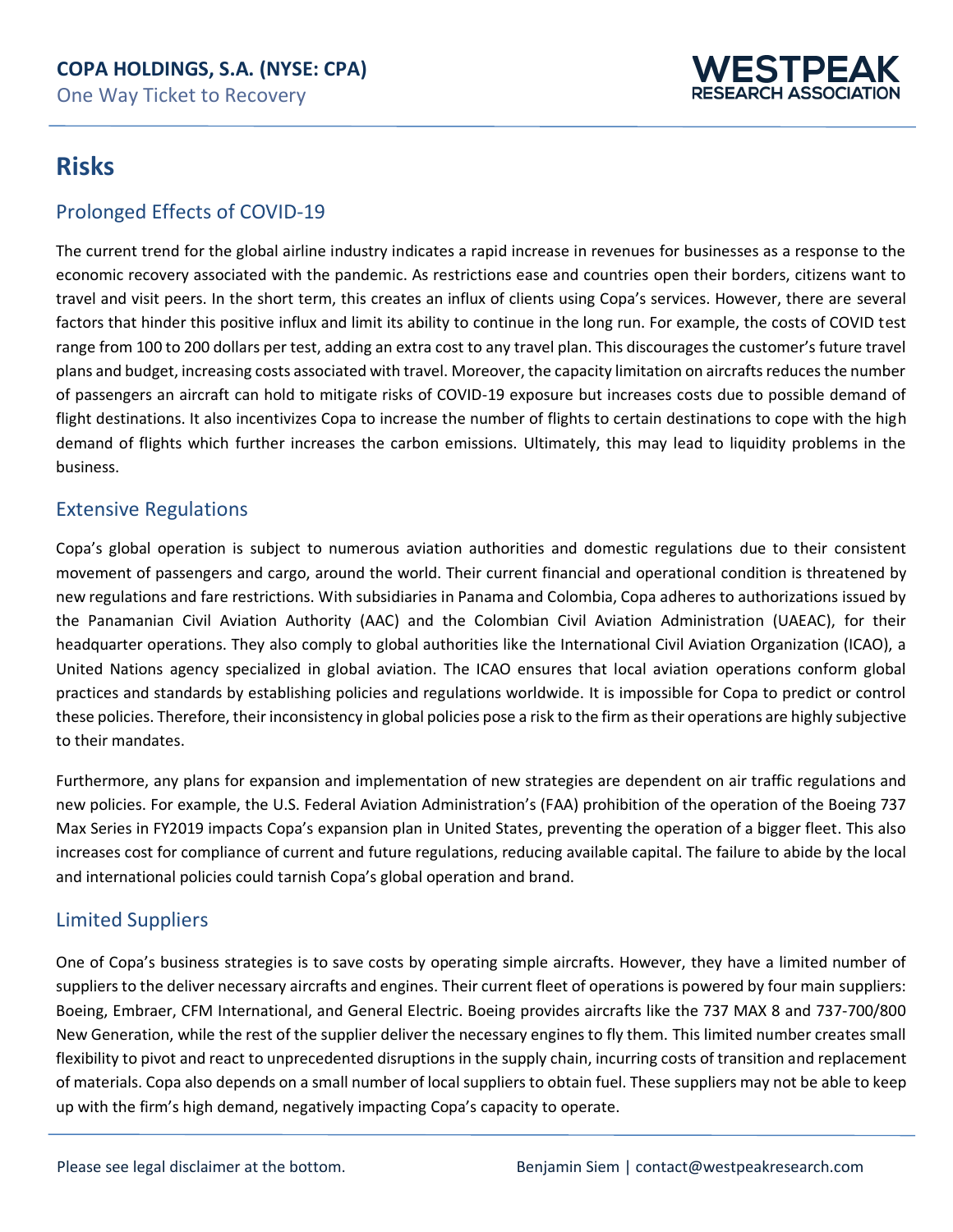

## Geographical Constraints

Copa Holdings, S.A. along with its subsidiaries, Copa Airlines and Copa Colombia, are highly dependent on the economic and political condition of their respective regions to operate. "The Hub of the Americas" is located in Panama and Copa Airlines operates all of its flights through it. The pandemic heavily hindered the growth of both Panama and Colombia, who were expected to grow their GDP by 4% each by 2020. However, they both decreased their GDP by around 9%. This negatively impacts Copa Holdings, S.A. as it their financial success is significantly influenced to their geographical position and to the economic stability of their headquarters. Copa's increased dependence on a country's financial and political stability is a risk in these times of uncertainty.

#### Exposure to Jet Fuel Prices

Fuel is a very large variable costs for airlines worldwide. Its price and availability are very volatile and dependant on factors that the airline cannot control. They are subject to the political, environmental, and economical state of the world. Due to COVID-19, fuel prices have been very unstable and inconsistent. In the fiscal year of 2019 and 2018, fuel represented 29.5% and 30.4% of Copa's operating expenses, respectively. This is a large percentage of their operating costs and its instability poses a risk to the company and its future revenue due to its effect on flight prices and flight availability. According to Air Transport Association, jet fuel costs rose approximately 118.7% in 2021. As stated in their 2019 annual report, Copa is unsure that an increase in fare prices would mitigate the increase of fuel price and they have no feasible way to mitigate this risk. Copa's average price per gallon of jet fuel was \$2.16 U.S. dollars with a total of 321.4 million gallons consumed.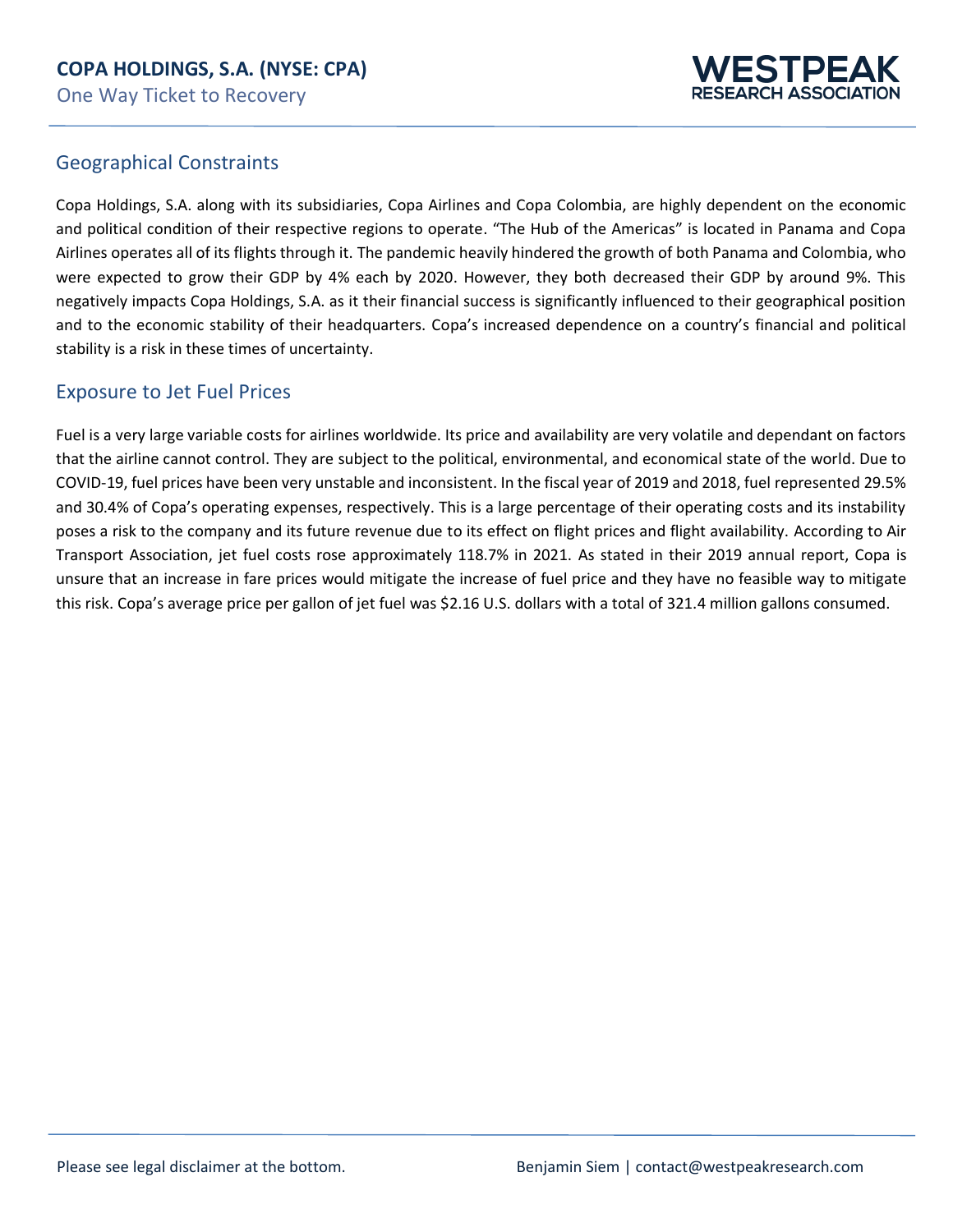# **Appendix 1: Summary Page**

|                                      | Dec-16                 | Dec-17                 | Dec-18                  | Dec-19               | Dec-20                  | Mar-21       | Jun-21      | $Sep-21$    | Dec-2       | $Dec-21$                | Dec-22                  | $Dec-23$              | Dec-24                  | $Dec-25$              | Dec-26                 |
|--------------------------------------|------------------------|------------------------|-------------------------|----------------------|-------------------------|--------------|-------------|-------------|-------------|-------------------------|-------------------------|-----------------------|-------------------------|-----------------------|------------------------|
| (Figures in mm USD)                  | FY2016                 | FY2017                 | FY2018                  | FY2019               | FY2020                  | Q1-2021      | Q2-2021     | Q3-2021     | Q4-2021     | FY2021                  | FY2022                  | FY2023                | FY2024                  | FY2025                | FY2026                 |
|                                      |                        |                        |                         |                      |                         |              |             |             |             |                         |                         |                       |                         |                       |                        |
| <b>Income Statement</b>              |                        |                        |                         |                      |                         |              |             |             |             |                         |                         |                       |                         |                       |                        |
|                                      |                        |                        |                         |                      |                         |              |             |             |             |                         |                         |                       |                         |                       |                        |
|                                      |                        |                        |                         |                      |                         |              |             |             |             |                         |                         |                       |                         |                       |                        |
| <b>Revenue</b>                       | 2.219.2                | 2.521.8                | 2,677.6                 | 2.707.4              | 801.0                   | 185.7        | 304.3       | 445.0       | 472.1       | 1,407.1                 | 1.983.6                 | 2.150.7               | 2.303.7                 | 2.495.9               | 2.722.0                |
| <b>EBITDA</b>                        | 432.9                  | 591.4                  | 503.1                   | 717.6                | 41.5                    | (17.6)       | 68.3        | 114.7       | 94.4        | 259.8                   | 396.7                   | 430.1                 | 460.7                   | 499.2                 | 544.4                  |
| <b>Net Income</b>                    | 323.4                  | 364.0                  | 88.1                    | 247.0                | (607.1)                 | (110.7)      | 28.1        | 8.2         | 6.2         | (68.2)                  | 50.0                    | 130.5                 | 177.7                   | 229.5                 | 285.2                  |
| <b>Earnings Per Share</b>            | 7.63<br>s              | 8.58<br>$\mathbf{s}$   | $\mathbf{s}$<br>2.07    | $\sqrt{5}$<br>5.81 S | $(14.28)$ \$            | $(2.60)$ \$  | 0.66        | -\$<br>0.19 | 0.15<br>Ś   | \$<br>(1.60)            | $\sqrt{2}$<br>1.17      | 3.06<br>-\$           | $\mathbf{s}$<br>4.17    | $\mathbf{s}$<br>5.38  | 6.69<br>$\sqrt{5}$     |
|                                      |                        |                        |                         |                      |                         |              |             |             |             |                         |                         |                       |                         |                       |                        |
| <b>Cash Flow Statement</b>           |                        |                        |                         |                      |                         |              |             |             |             |                         |                         |                       |                         |                       |                        |
|                                      |                        |                        |                         |                      |                         |              |             |             |             |                         |                         |                       |                         |                       |                        |
|                                      |                        |                        |                         |                      |                         |              |             |             |             |                         |                         |                       |                         |                       |                        |
| Acquisitions                         | (655.9)                | (982.7)                | (861.0)                 | (798.9)              | (965.1)                 |              |             |             | (692.0)     | (692.0)                 | (666.9)                 | (627.8)               | (568.1)                 | (514.2)               | (465.3)                |
| <b>Divestitures</b>                  | 523.4                  | 595.9                  | 928.2                   | 681.5                | 871.3                   |              |             |             | 622.8       | 622.8                   | 600.2                   | 565.0                 | 511.3                   | 462.7                 | 418.8                  |
|                                      |                        |                        |                         |                      |                         |              |             |             |             |                         |                         |                       |                         |                       |                        |
| <b>Dividend Payment</b>              | (86.1)                 | (106.8)                | (147.6)                 | (110.4)              | (34.0)                  |              |             |             |             |                         |                         |                       |                         |                       |                        |
| <b>Dividend Per Share</b>            | 2.04<br>Ś              | 2.52                   | s<br>3.48               | s<br>2.60            | $\mathbf{s}$            | s            | Ś           | s           |             | S                       |                         |                       | s                       | s                     | Ś                      |
| <b>Dividend Payout to Earnings</b>   | 26.6%                  | 29.3%                  | 167.6%                  | 44.7%                | $-5.6%$                 |              |             |             |             |                         |                         |                       |                         |                       |                        |
| Dividend Payout to Core FCF          | 17.5%                  | 16.9%                  | 26.9%                   | 14.7%                | 38.7%                   |              |             |             |             |                         |                         |                       |                         |                       |                        |
|                                      |                        |                        |                         |                      |                         |              |             |             |             |                         |                         |                       |                         |                       |                        |
| Dividend Yield                       | 3.2%                   | 2.4%                   | 3.5%                    | 2.9%                 |                         |              |             |             |             |                         |                         |                       |                         |                       |                        |
|                                      |                        |                        |                         |                      |                         |              |             |             |             |                         |                         |                       |                         |                       |                        |
| <b>Balance Sheet</b>                 |                        |                        |                         |                      |                         |              |             |             |             |                         |                         |                       |                         |                       |                        |
|                                      |                        |                        |                         |                      |                         |              |             |             |             |                         |                         |                       |                         |                       |                        |
| <b>Current Assets</b>                | 1.069.4                | 1.198.5                | 1,064.1                 | 1,234.4              | 1,219.4                 | 1.400.7      | 1,440.3     | 1,430.6     | 1,627.0     | 1,627.0                 | 2.035.1                 | 2,445.9               | 2,922.6                 | 3,462.1               | 4.068.1                |
| Non-Current Assets                   | 2,776.7                | 2,846.5                | 3,023.2                 | 3,122.9              | 2,634.0                 | 2,667.2      | 2,681.7     | 2,745.4     | 2,742.5     | 2,742.5                 | 2,531.3                 | 2,332.5               | 2,152.6                 | 1,989.8               | 1,842.5                |
| Assets                               | 3,846.1                | 4,045.0                | 4,087.3                 | 4,357.4              | 3,853.4                 | 4,067.9      | 4,122.1     | 4,176.0     | 4,369.5     | 4,369.5                 | 4,566.4                 | 4,778.4               | 5,075.2                 | 5,451.9               | 5,910.6                |
|                                      |                        |                        |                         |                      |                         |              |             |             |             |                         |                         |                       |                         |                       |                        |
| <b>Current Liabilities</b>           | 898.4                  | 1,057.5                | 1,047.2                 | 997.6                | 813.4                   | 936.0        | 1,015.9     | 1,043.9     | 1,216.1     | 1,216.1                 | 1,298.1                 | 1,342.6               | 1,416.4                 | 1,509.2               | 1,618.3                |
| Non-Current Liabilities              | 1,105.4                | 1,092.3                | 1,199.4                 | 1,424.8              | 1,756.4                 | 1,957.7      | 1,902.0     | 1,917.8     | 1.917.8     | 1,917.8                 | 1,917.8                 | 1,917.8               | 1,917.8                 | 1,917.8               | 1,917.8                |
| Liabilities                          | 2,003.8                | 2,149.8                | 2,246.6                 | 2,422.5              | 2,569.8                 | 2,893.7      | 2,917.9     | 2,961.8     | 3,133.9     | 3,133.9                 | 3,216.0                 | 3,260.4               | 3,334.2                 | 3,427.0               | 3,536.1                |
| <b>Shareholders' Equity</b>          | 1,842.3                | 1,895.1                | 1,840.7                 | 1,934.9              | 1,283.6                 | 1,174.2      | 1,204.2     | 1,214.2     | 1,235.6     | 1,235.6                 | 1,350.4                 | 1,518.0               | 1,741.0                 | 2,025.0               | 2,374.5                |
|                                      |                        |                        |                         |                      |                         |              |             |             |             |                         |                         |                       |                         |                       |                        |
| Cash                                 | 331.7                  | 238.8                  | 156.2                   | 158.7                | 119.1                   | 193.8        | 256.8       | 290.2       | 486.9       | 486.9                   | 882.7                   | 1,288.9               | 1,758.0                 | 2,287.9               | 2,882.5                |
|                                      |                        |                        |                         |                      |                         |              |             |             |             |                         |                         |                       |                         |                       |                        |
| Debt                                 | 1,184.1                | 1,174.6                | 1,287.2                 | 1,262.3              | 1,310.8                 | 1,592.8      | 1,549.0     | 1,530.4     | 1,530.4     | 1,530.4                 | 1,530.4                 | 1,530.4               | 1,530.4                 | 1,530.4               | 1,530.4                |
| <b>Net Debt</b>                      | 852.4                  | 935.8                  | 1,131.1                 | 1,103.5              | 1,191.7                 | 1,399.0      | 1,292.2     | 1,240.1     | 1,043.4     | 1,043.4                 | 647.7                   | 241.5                 | (227.6)                 | (757.5)               | (1, 352.2)             |
| <b>Minority Interests</b>            |                        |                        |                         |                      |                         |              |             |             |             |                         |                         |                       |                         |                       |                        |
| Debt/EBITDA                          | 2.7x                   | 2.0x                   | 2.6x                    | 1.8x                 | 31.6x                   | n/a          | 22.7 x      | 13.3x       | 16.2x       | 5.9x                    | 3.9x                    | 3.6x                  | 3.3x                    | 3.1 x                 | 2.8x                   |
|                                      |                        |                        |                         |                      |                         |              |             |             |             |                         |                         |                       |                         |                       |                        |
| <b>Operating Metrics</b>             |                        |                        |                         |                      |                         |              |             |             |             |                         |                         |                       |                         |                       |                        |
|                                      |                        |                        |                         |                      |                         |              |             |             |             |                         |                         |                       |                         |                       |                        |
| Return on Equity (ROE)               | 17.6%                  | 19.2%                  | 4.8%                    | 12.8%                | -47.3%                  |              |             |             |             | $-5.5%$                 | 3.7%                    | 8.6%                  | 10.2%                   | 11.3%                 | 12.0%                  |
|                                      | 8.4%                   | 9.0%                   | 2.2%                    | 5.7%                 | $-15.8%$                |              |             |             |             | $-1.6%$                 | 1.1%                    | 2.7%                  | 3.5%                    | 4.2%                  | 4.8%                   |
| Return on Assets (ROA)               |                        |                        |                         |                      |                         |              |             |             |             |                         |                         |                       |                         |                       |                        |
| Return on Invested Capital (ROIC)    | 10.7%                  | 15.3%                  | 7.5%                    | 11.2%                | $-22.1%$                |              |             |             |             | $-2.5%$                 | 1.7%                    | 4.3%                  | 5.4%                    | 6.5%                  | 7.3%                   |
|                                      |                        |                        |                         |                      |                         |              |             |             |             |                         |                         |                       |                         |                       |                        |
| <b>Valuation Metrics</b>             |                        |                        |                         |                      |                         |              |             |             |             |                         |                         |                       |                         |                       |                        |
|                                      |                        |                        |                         |                      |                         |              |             |             |             |                         |                         |                       |                         |                       |                        |
| Stock Price (High)                   | \$<br>87.26            | \$128.67 \$132.52      |                         | \$108.93             | \$108.94                | -S<br>93.92  | \$<br>88.47 | \$<br>85.94 | \$<br>81.43 | $\mathfrak{s}$<br>93.92 | 81.43<br>$\sqrt{3}$     | 81.43<br>$\mathbb{S}$ | 81.43<br>$\mathsf{\$}$  | -S<br>81.43           | $\mathbf{\$}$<br>81.43 |
| Stock Price (Low)                    | $\mathsf{\$}$<br>39.80 | $\mathbf{s}$<br>83.76  | $\mathfrak{s}$<br>65.80 | S.<br>70.57          | \$<br>27.65             | 72.82<br>\$  | \$<br>75.39 | \$<br>66.10 | Ŝ<br>81.43  | $\mathsf{\$}$<br>66.10  | $\mathfrak{s}$<br>81.43 | $\mathbb{S}$<br>81.43 | $\mathfrak{s}$<br>81.43 | $\mathsf{s}$<br>81.43 | \$<br>81.43            |
|                                      | $\mathbf{s}$           | 106.22<br>$\mathbf{s}$ | 99.16<br>$\mathfrak{L}$ | $\mathsf{\$}$        | 68.30<br>$\mathfrak{L}$ | 83.37<br>\$. | \$<br>81.93 | \$<br>76.02 | 81.43<br>S  | $\mathsf{\$}$<br>80.01  | 81.43                   | 81.43<br>-S           | $\mathsf{\$}$<br>81.43  | $\mathsf{s}$<br>81.43 | $\mathbf{s}$<br>81.43  |
| Stock Price (Average)                | 63.53<br>42.4          |                        |                         | 89.75                |                         |              |             |             |             | 42.6                    | $\mathfrak{s}$          |                       |                         |                       |                        |
| Diluted Shares Outstanding (Average) |                        | 42.4                   | 42.5                    | 42.5                 | 42.5                    | 42.6         | 42.7        | 42.6        | 42.6        |                         | 42.6                    | 42.6                  | 42.6                    | 42.6                  | 42.6                   |
| Market Capitalization (Average)      | 2,691.3                | 4,505.5                | 4,211.2                 | 3,812.9              | 2,903.3                 | 3,549.1      | 3,494.4     | 3,242.2     | 3,472.9     | 3,410.8                 | 3,472.9                 | 3,472.9               | 3,472.9                 | 3,472.9               | 3,472.9                |
| Enterprise Value (Average)           | 3,543.8                | 5,441.3                | 5,342.3                 | 4,916.4              | 4,095.0                 | 4,948.2      | 4,786.6     | 4,482.3     | 4,516.4     | 4,454.3                 | 4,120.6                 | 3,714.4               | 3,245.3                 | 2,715.4               | 2,120.8                |
|                                      |                        |                        |                         |                      |                         |              |             |             |             |                         |                         |                       |                         |                       |                        |
| P/E                                  | 8.3x                   | 12.4x                  | 47.8 x                  | 15.4x                | n/a                     | n/a          | 124.5 x     | 393.4 x     | 556.4 x     | n/a                     | 69.4 x                  | 26.6 x                | 19.5x                   | 15.1 x                | 12.2x                  |
| <b>EV/EBITDA</b>                     | 8.2x                   | 9.2x                   | 10.6x                   | 6.9x                 | 98.7x                   | n/a          | 70.1 x      | 39.1x       | 47.8 x      | 17.1 x                  | 10.4x                   | 8.6x                  | 7.0x                    | 5.4x                  | 3.9x                   |
| FCF Yield to Market Capitalization   | 20.7%                  | 15.7%                  | 9.7%                    | 20.3%                | 1.2%                    | 0.5%         | 5.4%        | 11.6%       | 7.7%        | 12.7%                   | 13.4%                   | 13.5%                 | 15.2%                   | 16.8%                 | 18.5%                  |
| FCF Yield to Enterprise Value        | 15.7%                  | 13.0%                  | 7.7%                    | 15.7%                | 0.9%                    | 0.3%         | 4.0%        | 8.4%        | 5.9%        | 9.7%                    | 11.3%                   | 12.7%                 | 16.2%                   | 21.4%                 | 30.3%                  |
|                                      |                        |                        |                         |                      |                         |              |             |             |             |                         |                         |                       |                         |                       |                        |
|                                      |                        |                        |                         |                      |                         |              |             |             |             |                         |                         |                       |                         |                       |                        |
| <b>Free Cash Flow</b>                |                        |                        |                         |                      |                         |              |             |             |             |                         |                         |                       |                         |                       |                        |
|                                      |                        |                        |                         |                      |                         |              |             |             |             |                         |                         |                       |                         |                       |                        |
| EBIT                                 | 265.0                  | 424.0                  | 145.0                   | 346.2                | (460.9)                 | (77.1)       | 8.7         | 59.0        | 22.3        | 13.0                    | 118.8                   | 168.6                 | 224.0                   | 285.0                 | 350.5                  |
| <b>Tax Expense</b>                   | (38.3)                 | (49.3)                 | (34.5)                  | (46.4)               | 23.7                    | (0.2)        | 0.1         | 1.5         |             |                         |                         |                       |                         |                       |                        |
| D&A                                  | 167.9                  | 167.3                  | 358.1                   | 371.4                | 502.4                   | 59.5         | 59.5        | 55.7        | 72.1        | 246.8                   | 277.9                   | 261.6                 | 236.7                   | 214.2                 | 193.9                  |
| Changes in NWC                       | 162.6                  | 165.9                  | (59.4)                  | 102.4                | (29.2)                  | 35.2         | 121.0       | 260.1       | 172.5       | 172.5                   | 69.7                    | 39.8                  | 66.2                    | 83.1                  | 97.8                   |
|                                      | 557.2                  | 707.9                  | 409.2                   | 773.5                | 36.0                    | 17.3         | 189.4       | 376.3       | 266.9       | 432.2                   | 466.5                   | 470.0                 | 526.9                   | 582.3                 | 642.2                  |
| <b>Unlevered Free Cash Flow</b>      |                        |                        |                         |                      |                         |              |             |             |             |                         |                         |                       |                         |                       |                        |
|                                      |                        |                        |                         |                      |                         |              |             |             |             |                         |                         |                       |                         |                       |                        |

#### **Valuation Summary**

| <b>Current Price</b> | 81.43      |
|----------------------|------------|
| <b>Target Price</b>  | 86.5       |
| <b>Total Retum</b>   | 6.2%       |
|                      |            |
| Recommendation       | <b>BUY</b> |
|                      |            |
| <b>DCF Valuation</b> |            |

| \$86.89    |
|------------|
|            |
|            |
| \$68.49    |
| \$ (37.07) |
|            |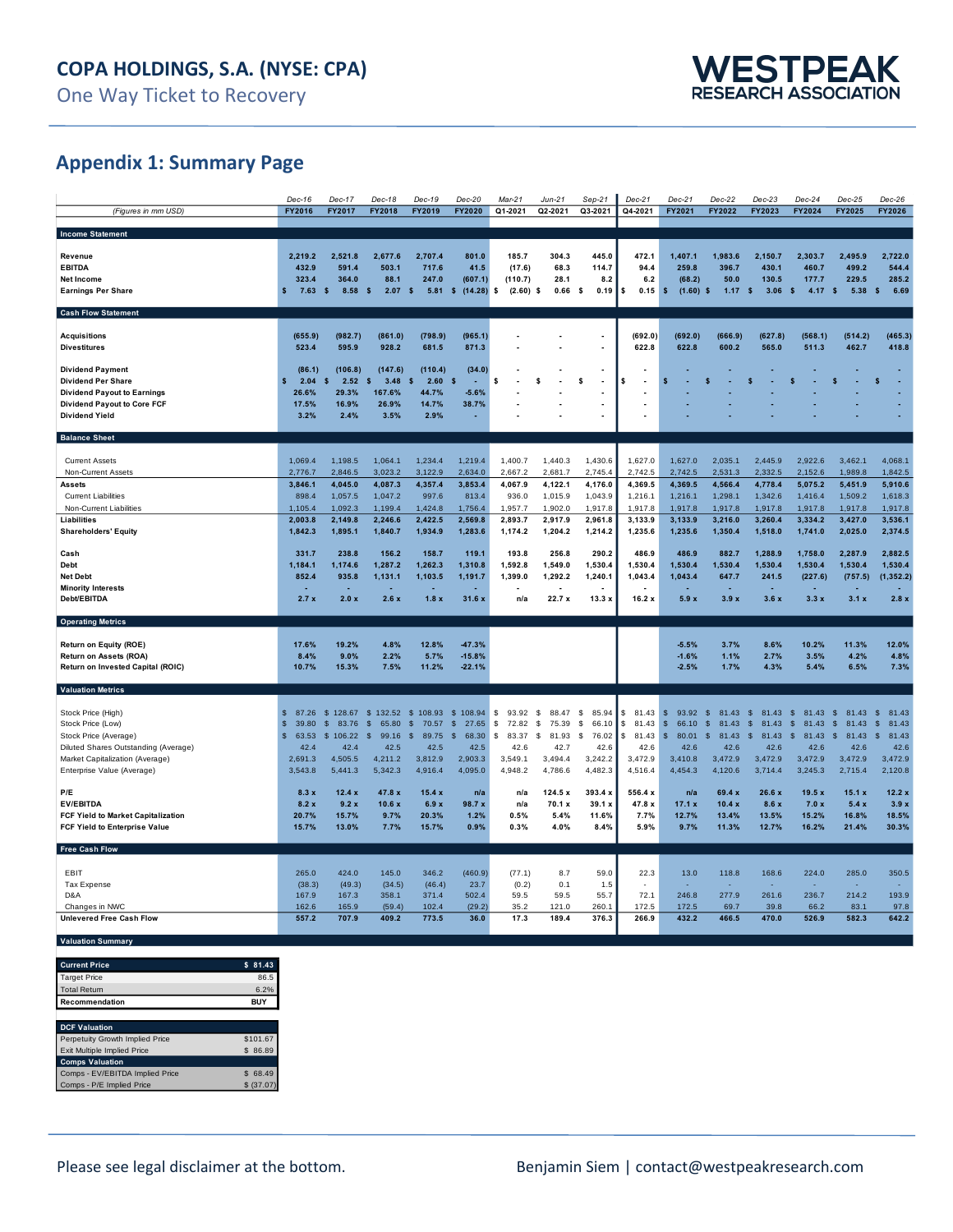

## **Appendix 2: Discount Cash Flow**

|                                                         |                          | Dec-16 | Dec-17 | Dec-18                     | Dec-19                             | $Dec-20$      | $Dec-21$ | Mar-22  | Jun-22                   | $Sep-22$                 | $Dec-22$                 | $Dec-22$                         | $Dec-23$              | $Dec-24$              | $Dec-25$                                 | $Dec-26$            |
|---------------------------------------------------------|--------------------------|--------|--------|----------------------------|------------------------------------|---------------|----------|---------|--------------------------|--------------------------|--------------------------|----------------------------------|-----------------------|-----------------------|------------------------------------------|---------------------|
| (Figures in mm USD)                                     |                          | FY2016 | FY2017 | FY2018                     | FY2019                             | <b>FY2020</b> | FY2021   | Q1-2022 | Q2-2022                  | Q3-2022                  | Q4-2022                  | FY2022                           | FY2023                | FY2024                | FY2025                                   | FY2026              |
|                                                         |                          |        |        |                            |                                    |               |          |         |                          |                          |                          |                                  |                       |                       |                                          |                     |
| <b>WACC Calculations</b>                                |                          |        |        |                            |                                    |               |          |         |                          |                          |                          |                                  |                       |                       |                                          |                     |
|                                                         |                          |        |        |                            |                                    |               |          |         |                          |                          |                          |                                  |                       |                       |                                          |                     |
| <b>Cost of Equity</b>                                   |                          |        |        |                            |                                    |               |          |         |                          |                          |                          |                                  |                       |                       |                                          |                     |
| Risk-free rate                                          | 1.5%                     |        |        |                            |                                    |               |          |         |                          |                          |                          |                                  |                       |                       |                                          |                     |
| Expected market return                                  | 10.0%                    |        |        |                            |                                    |               |          |         |                          |                          |                          |                                  |                       |                       |                                          |                     |
| <b>Market Risk Premium</b>                              | 8.5%                     |        |        |                            |                                    |               |          |         |                          |                          |                          |                                  |                       |                       |                                          |                     |
| Beta                                                    | 1.92                     |        |        |                            |                                    |               |          |         |                          |                          |                          |                                  |                       |                       |                                          |                     |
| <b>Cost of Equity</b>                                   | 17.8%                    |        |        |                            |                                    |               |          |         |                          |                          |                          |                                  |                       |                       |                                          |                     |
|                                                         |                          |        |        |                            |                                    |               |          |         |                          |                          |                          |                                  |                       |                       |                                          |                     |
| <b>Cost of Debt</b>                                     |                          |        |        |                            |                                    |               |          |         |                          |                          |                          |                                  |                       |                       |                                          |                     |
| Pre-tax cost of debt                                    | 1.4%                     |        |        |                            |                                    |               |          |         |                          |                          |                          |                                  |                       |                       |                                          |                     |
| Debt Adjustment Factor                                  | 1.38                     |        |        |                            |                                    |               |          |         |                          |                          |                          |                                  |                       |                       |                                          |                     |
| Effective tax rate                                      | $\overline{\phantom{a}}$ |        |        |                            |                                    |               |          |         |                          |                          |                          |                                  |                       |                       |                                          |                     |
| <b>Cost of Debt</b>                                     | 1.9%                     |        |        |                            |                                    |               |          |         |                          |                          |                          |                                  |                       |                       |                                          |                     |
|                                                         |                          |        |        |                            |                                    |               |          |         |                          |                          |                          |                                  |                       |                       |                                          |                     |
| <b>WACC</b>                                             |                          |        |        |                            |                                    |               |          |         |                          |                          |                          |                                  |                       |                       |                                          |                     |
| Market value of equity                                  | 3,472.9                  |        |        |                            |                                    |               |          |         |                          |                          |                          |                                  |                       |                       |                                          |                     |
| Market value of debt                                    | 1,530.4<br>5,003.3       |        |        |                            |                                    |               |          |         |                          |                          |                          |                                  |                       |                       |                                          |                     |
| <b>Total Capitalization</b>                             |                          |        |        |                            |                                    |               |          |         |                          |                          |                          |                                  |                       |                       |                                          |                     |
| Cost of equity<br>Cost of debt                          | 17.8%<br>1.9%            |        |        |                            |                                    |               |          |         |                          |                          |                          |                                  |                       |                       |                                          |                     |
| <b>WACC</b>                                             |                          |        |        |                            |                                    |               |          |         |                          |                          |                          |                                  |                       |                       |                                          |                     |
|                                                         | 13.0%                    |        |        |                            |                                    |               |          |         |                          |                          |                          |                                  |                       |                       |                                          |                     |
| rate of return to bring to npv<br><b>Free Cash Flow</b> |                          |        |        |                            |                                    |               |          |         |                          |                          |                          |                                  |                       |                       |                                          |                     |
|                                                         |                          |        |        |                            |                                    |               |          |         |                          |                          |                          |                                  |                       |                       |                                          |                     |
| EBIT                                                    |                          | 265.0  | 424.0  | 145.0                      | 346.2                              | (460.9)       | 13.0     | 20.3    | 32.9                     | 29.7                     | 35.9                     | 118.8                            | 168.6                 | 224.0                 | 285.0                                    | 350.5               |
| Less: Tax expense                                       |                          | (38.3) | (49.3) | (34.5)                     | (46.4)                             | 23.7          | $\sim$   | $\sim$  | $\overline{\phantom{a}}$ | $\overline{\phantom{a}}$ | $\overline{\phantom{a}}$ |                                  | ÷                     |                       |                                          | ÷.                  |
| Add: Depreciation and amortization                      |                          | 167.9  | 167.3  | 358.1                      | 371.4                              | 502.4         | 246.8    | 72.0    | 70.3                     | 68.6                     | 67.0                     | 277.9                            | 261.6                 | 236.7                 | 214.2                                    | 193.9               |
| Less: Change in net working capital                     |                          | 162.6  | 165.9  | (59.4)                     | 102.4                              | (29.2)        | 172.5    | (17.8)  | 89.9                     | (40.1)                   | 37.8                     | 69.7                             | 39.8                  | 66.2                  | 83.1                                     | 97.8                |
| <b>Unlevered Free Cash Flow</b>                         |                          | 557.2  | 707.9  | 409.2                      | 773.5                              | 36.0          | 432.2    | 74.4    | 193.1                    | 58.2                     | 140.7                    | 466.5                            | 470.0                 | 526.9                 | 582.3                                    | 642.2               |
| Discount factor                                         |                          |        |        |                            |                                    |               | 0.25     | 0.50    | 0.75                     | 1.00                     | 1.25                     | 1.25                             | 2.25                  | 3.25                  | 4.25                                     | 5.25                |
| Present Value of Unlevered Free Cash Flow               |                          |        |        |                            |                                    |               | 258.9    | 70.0    | 176.2                    | 51.5                     | 120.8                    | 418.6                            | 357.2                 | 354.6                 | 346.9                                    | 338.7               |
|                                                         |                          |        |        |                            |                                    |               |          |         |                          |                          |                          |                                  |                       |                       |                                          |                     |
| <b>Discounted Cash Flow Valuations</b>                  |                          |        |        |                            |                                    |               |          |         |                          |                          |                          |                                  |                       |                       |                                          |                     |
|                                                         |                          |        |        |                            |                                    |               |          |         |                          |                          |                          |                                  |                       |                       |                                          |                     |
| <b>Perpetuity Growth Method</b>                         |                          |        |        |                            | <b>Exit Multiple Method</b>        |               |          |         |                          |                          |                          |                                  |                       | <b>WACC</b>           |                                          |                     |
| <b>Perpetuity Growth Rate</b>                           | 3.0%                     |        |        |                            | <b>Terminal EV/EBITDA Multiple</b> |               |          |         |                          |                          |                          | 13.80%                           | 13.30%                | 12.80%                | 12.30%                                   | 11.80%              |
| PV sum of unlevered FCF                                 | 2,074.9                  |        |        |                            | PV sum of unlevered FCF            |               | 2.00%    |         |                          |                          |                          | 84.64<br>\$                      | 89.74<br>$\mathbb{S}$ | 95.33<br>$\mathsf{s}$ | \$101.46                                 | \$108.23            |
| Terminal value                                          | 3,501.3                  |        |        | Terminal value             |                                    |               | 2.50%    |         |                          |                          |                          | $\mathbf{s}$<br>81.64            | 86.42<br>$\mathbf{s}$ | $\mathsf{s}$<br>91.63 | \$97.33                                  | \$103.58            |
| <b>Enterprise Value</b>                                 | 5,576.1                  |        |        | <b>Enterprise Value</b>    |                                    |               | 3.00%    |         |                          |                          |                          | $\mathbf{s}$<br>81.64            | 86.42<br>\$           | $\sqrt{s}$<br>91.63   | \$ 97.33 \$ 103.58                       |                     |
| Add: Cash                                               | 290.2                    |        |        | Add: Cash                  |                                    |               | 3.50%    |         |                          |                          |                          | $\mathbf{\hat{s}}$<br>84.64 \$   |                       |                       | 89.74 \$ 95.33 \$ 101.46 \$ 108.23       |                     |
| Less: Debt                                              | 1,530.4                  |        |        | Less: Debt                 |                                    |               | 4.00%    |         |                          |                          |                          |                                  |                       |                       | 91.46 \$97.35 \$103.85 \$111.06 \$119.10 |                     |
| Less: Other EV adjustments                              |                          |        |        |                            | Less: Other EV adjustments         |               |          |         |                          |                          |                          |                                  |                       | <b>WACC</b>           |                                          |                     |
| <b>Equity Value</b>                                     | 4,336.0                  |        |        | <b>Equity Value</b>        |                                    |               |          |         |                          |                          |                          |                                  |                       |                       |                                          |                     |
| Shares outstanding                                      | 42.6                     |        |        | Shares outstanding         |                                    |               |          |         |                          |                          |                          | 13.80%                           | 13.30%                | 12.80%                | 12.30%                                   | 11.80%              |
| <b>Implied Share Price</b>                              | \$101.67                 |        |        | <b>Implied Share Price</b> |                                    |               | 8.0x     |         |                          |                          |                          | 70.41<br>\$                      | 72.19<br>-S           | <b>S</b><br>74.02     | 75.90<br>\$                              | 77.82<br>-S         |
|                                                         |                          |        |        |                            |                                    |               | 9.0 x    |         |                          |                          |                          | $\mathbf{s}$<br>76.89            | 78.82<br>-\$          | $\mathbb{S}$<br>80.81 | $\sqrt{2}$<br>82.84                      | 84.93<br>\$         |
| <b>Current Price</b>                                    | \$81.43                  |        |        | <b>Current Price</b>       |                                    |               | 10.0x    |         |                          |                          |                          | $\mathbf{s}$<br>83.36            | 85.45<br>-S           | $\mathbf{s}$<br>87.59 | $\sqrt{3}$<br>89.78                      | 92.04<br>- \$       |
| <b>Implied Price</b>                                    | \$101.67                 |        |        | <b>Implied Price</b>       |                                    |               | 11.0 x   |         |                          |                          |                          | $\mathbf{s}$<br>89.84            | $\mathbf{s}$          |                       | 92.07 \$ 94.37 \$ 96.73                  | $\sqrt{3}$<br>99.15 |
| <b>Total Return</b>                                     | 24.9%                    |        |        | <b>Total Return</b>        |                                    |               | 12.0 x   |         |                          |                          |                          | $\mathbf{\hat{s}}$<br>$96.31$ \$ |                       |                       | 98.70 \$ 101.15 \$ 103.67 \$ 106.25      |                     |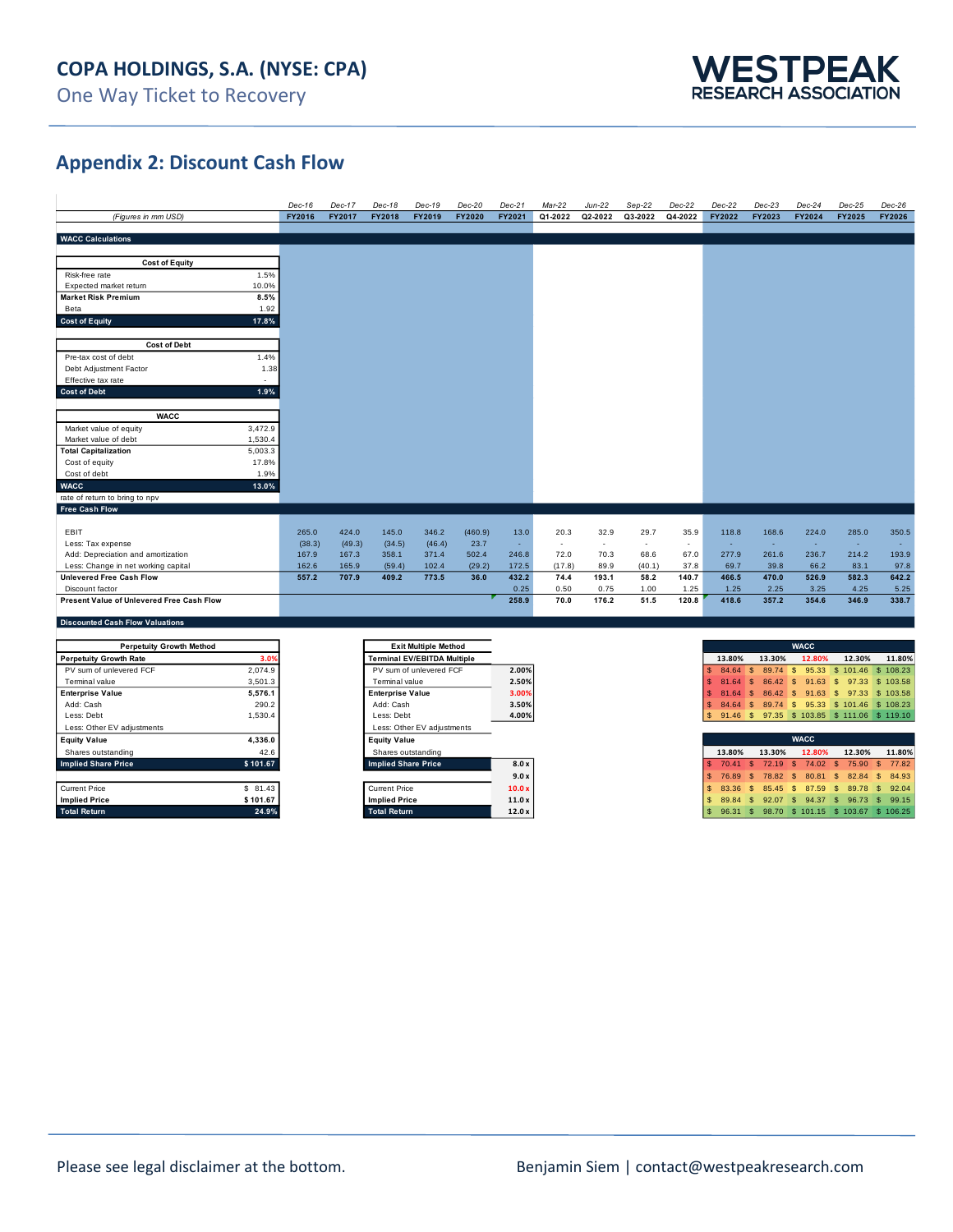



# **Appendix 3: Comparable Companies Analysis**

| (Figures in mm USD)             |                |                          |                     |                        |                        |                        |                           | <b>EV/EBITDA Multiple</b>       |                           |     |              |       |             |                                              |           | <b>P/E Multiple</b>        |           |
|---------------------------------|----------------|--------------------------|---------------------|------------------------|------------------------|------------------------|---------------------------|---------------------------------|---------------------------|-----|--------------|-------|-------------|----------------------------------------------|-----------|----------------------------|-----------|
| Company                         | Ticker         | Equity<br>Value          | Enterprise<br>Value | 2020A<br><b>EBITDA</b> | 2021E<br><b>EBITDA</b> | 2022E<br><b>EBITDA</b> | 2020A<br><b>EV/EBITDA</b> | 2021E<br><b>EV/EBITDA</b>       | 2022E<br><b>EV/EBITDA</b> |     | 2020A        | 2021E |             | 2022E<br>Diluted EPS Diluted EPS Diluted EPS | 2020A P/E | 2021E P/E                  | 2022E P/E |
| Frontier Airlines Holding, Inc. | (NASDAQ: ULCC) | 2,963.5                  | 5,029.3             | (573.0)                | (328.6)                | 667.8                  | n/a                       | n/a                             | 7.5x                      | -9  | $(1.13)$ \$  |       | $(1.48)$ \$ | 0.62                                         | (12.1 x)  | (9.3 x)                    | 22.1 x    |
| Spirit Airlines Incorporated    | (NYSE: SAVE)   | 2,467.2                  | 5,785.5             | (628.8)                | 93.3                   | 740.0                  | n/a                       | 62.0 x                          | 7.8x                      |     | $(5.06)$ \$  |       | $(4.22)$ \$ | 0.33                                         | (4.5 x)   | (5.4 x)                    | 69.0 x    |
| Allegiant Travel Company        | (NASDAQ: ALGT) | 3,291.9                  | 3,923.1             | 0.2                    | 335.8                  | 571.2                  | 19615.7 x                 | 11.7x                           | 6.9x                      | - 9 | $(11.53)$ \$ |       | $1.94$ \$   | 12.25                                        | (16.0 x)  | 95.3x                      | 15.1x     |
| SkyWest, Inc.                   | (NASDAQ: SKYW) | 2,052.3                  | 4,354.4             | 238.3                  | 768.4                  | 902.5                  | 18.3x                     | 5.7x                            | 4.8x                      | -9  | $(0.17)$ \$  |       | $3.38$ \$   | 3.20                                         | (239.5 x) | 12.0x                      | 12.7x     |
| Comp 5                          | (XCH: TCK)     | $\sim$                   |                     |                        |                        |                        |                           |                                 |                           |     |              |       |             |                                              |           |                            |           |
| Comp 6                          | (XCH: TCK)     |                          |                     |                        |                        |                        |                           |                                 |                           |     |              |       |             |                                              |           |                            |           |
| Comp 7                          | (XCH: TCK)     | $\overline{\phantom{a}}$ | ٠                   |                        |                        |                        |                           |                                 |                           |     |              |       |             |                                              |           |                            |           |
| Comp 8                          | (XCH: TCK)     |                          |                     |                        |                        |                        |                           |                                 |                           |     |              |       |             |                                              |           |                            |           |
| Comp 9                          | (XCH: TCK)     |                          |                     |                        |                        |                        |                           |                                 |                           |     |              |       |             |                                              |           |                            |           |
| Comp 10                         | (XCH: TCK)     | $\overline{\phantom{a}}$ | ٠                   |                        |                        |                        |                           |                                 |                           |     |              |       |             |                                              |           |                            |           |
|                                 |                |                          |                     |                        |                        |                        |                           |                                 |                           |     |              |       |             |                                              |           |                            |           |
| Copa Holdings, S.A              | (NYSE: CPA)    | 3,472.9                  | 4,713.1             | 41.5                   | 259.8                  | 396.7                  | 113.6 x                   | 18.1 x                          | 11.9x                     |     | $(14.3)$ \$  |       | $(1.60)$ \$ | 1.17                                         | (5.7 x)   | (50.9 x)                   | 69.4 x    |
|                                 |                |                          |                     |                        |                        |                        |                           |                                 |                           |     |              |       |             |                                              |           |                            |           |
| <b>Median</b>                   |                |                          |                     |                        |                        |                        |                           | 8.7 x                           | 7.2x                      |     |              |       |             |                                              |           | 3.3x                       | 18.6 x    |
| <b>Mean</b>                     |                |                          |                     |                        |                        |                        |                           | 16.0 x                          | 6.8x                      |     |              |       |             |                                              |           | 23.2 x                     | 29.7 x    |
|                                 |                |                          |                     |                        |                        |                        |                           |                                 |                           |     |              |       |             |                                              |           |                            |           |
| High                            |                |                          |                     |                        |                        |                        |                           | 62.0 x                          | 7.8x                      |     |              |       |             |                                              |           | 95.3x                      | 69.0 x    |
| Low                             |                |                          |                     |                        |                        |                        |                           | (15.3 x)                        | 4.8x                      |     |              |       |             |                                              |           | (9.3 x)                    | 12.7x     |
|                                 |                |                          |                     |                        |                        |                        |                           |                                 |                           |     |              |       |             |                                              |           |                            |           |
|                                 |                |                          |                     |                        |                        |                        |                           |                                 |                           |     |              |       |             |                                              |           |                            |           |
|                                 |                |                          |                     |                        |                        |                        |                           | <b>EV/EBITDA Impliled Price</b> |                           |     |              |       |             |                                              |           | <b>P/E Implied Price</b>   |           |
| Median                          |                |                          |                     |                        |                        |                        |                           | 23.76 \$                        | 37.89                     |     |              |       |             |                                              |           | $-\$$<br>$5.32$ \$         | 21.83     |
| Mean                            |                |                          |                     |                        |                        |                        |                           | 68.49 \$<br><b>s</b>            | 33.81                     |     |              |       |             |                                              |           | $\cdot$<br>$37.07$ \$      | 34.87     |
| High                            |                |                          |                     |                        |                        |                        |                           | $\mathbf{s}$<br>348.73 \$       | 43.64                     |     |              |       |             |                                              |           | $-\$$<br>152.46 \$         | 80.89     |
| Low                             |                |                          |                     |                        |                        |                        |                           | 122.29 \$<br>-\$                | 15.80                     |     |              |       |             |                                              |           | $14.83$ \$<br>$\mathbf{s}$ | 14.92     |
|                                 |                |                          |                     |                        |                        |                        |                           |                                 |                           |     |              |       |             |                                              |           |                            |           |